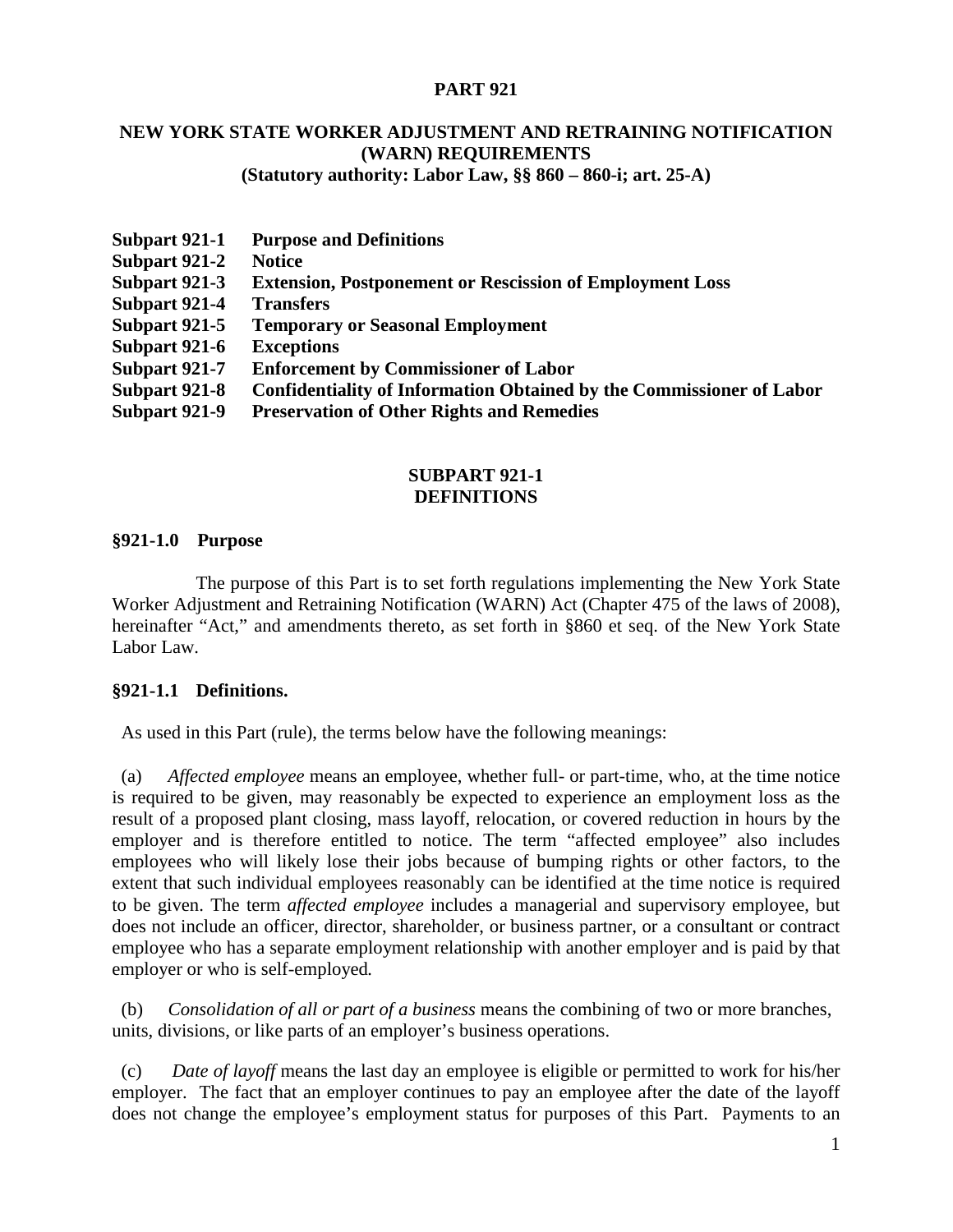employee subsequent to the date of layoff, whether continuing to pay an employee's normal weekly wage, or for severance pay, vacation pay, personal leave, and other similar benefits, shall not extend the employee's date of layoff.

(d) *Days* mean calendar days*.*

# (e) *Employer.*

(1) *Employer* means any business enterprise, whether for-profit or not-for-profit, that employs fifty (50) or more employees (see §921-1.1(e)(7), below) within New York State, excluding part-time employees, or fifty (50) or more employees including part-time employees within the state that work in aggregate at least 2,000 hours per week. For purposes of this Part:

- (i) The calculation of total weekly hours shall include overtime hours earned on a regular basis;
- (ii) *Overtime hours earned on a regular basis* shall mean any overtime hours worked by an employee when such employee has worked overtime in seven or more weeks out of the twelve weeks immediately prior to the date upon which notice was required under the Act.

(2) Independent contractors, and subsidiaries that are wholly or partially owned by a parent company, may be treated as separate employers depending on the degree of their independence from the parent. Some of the factors to be considered in making this determination include, but are not limited to: (1) common ownership, (2) common directors and/or officers, (3) de facto exercise of control, (4) unity of personnel policies emanating from a common source, and (5) the dependency of operations.

(3) A receiver, trustee, debtor-in-possession, or other fiduciary, where those terms are applicable under the provisions of the U.S. Bankruptcy Code (Title 11 of the United States Code), or any other provision of federal or state law where such party is responsible for continuing operations of the business entity, is considered an employer under this Part.

(4) Where a client-employer of a professional employer organization (PEO) has worksite employees under Article 31 of the Labor Law, such employees, with the exception of the client-employer's officers, directors, shareholders or partners, are employees of the clientemployer for purposes of this Part.

(5) An employer may have one or more sites of employment under common ownership or control.

(6) (i) The term *employer* shall not include the federal or state government or any of their political subdivisions, including any unit of local government or any school district, any public authority, public benefit corporation, board, or commission, or any federally recognized Indian tribal government.

(ii) Private for-profit and not-for-profit businesses contracting with such exempted governmental entities are employers.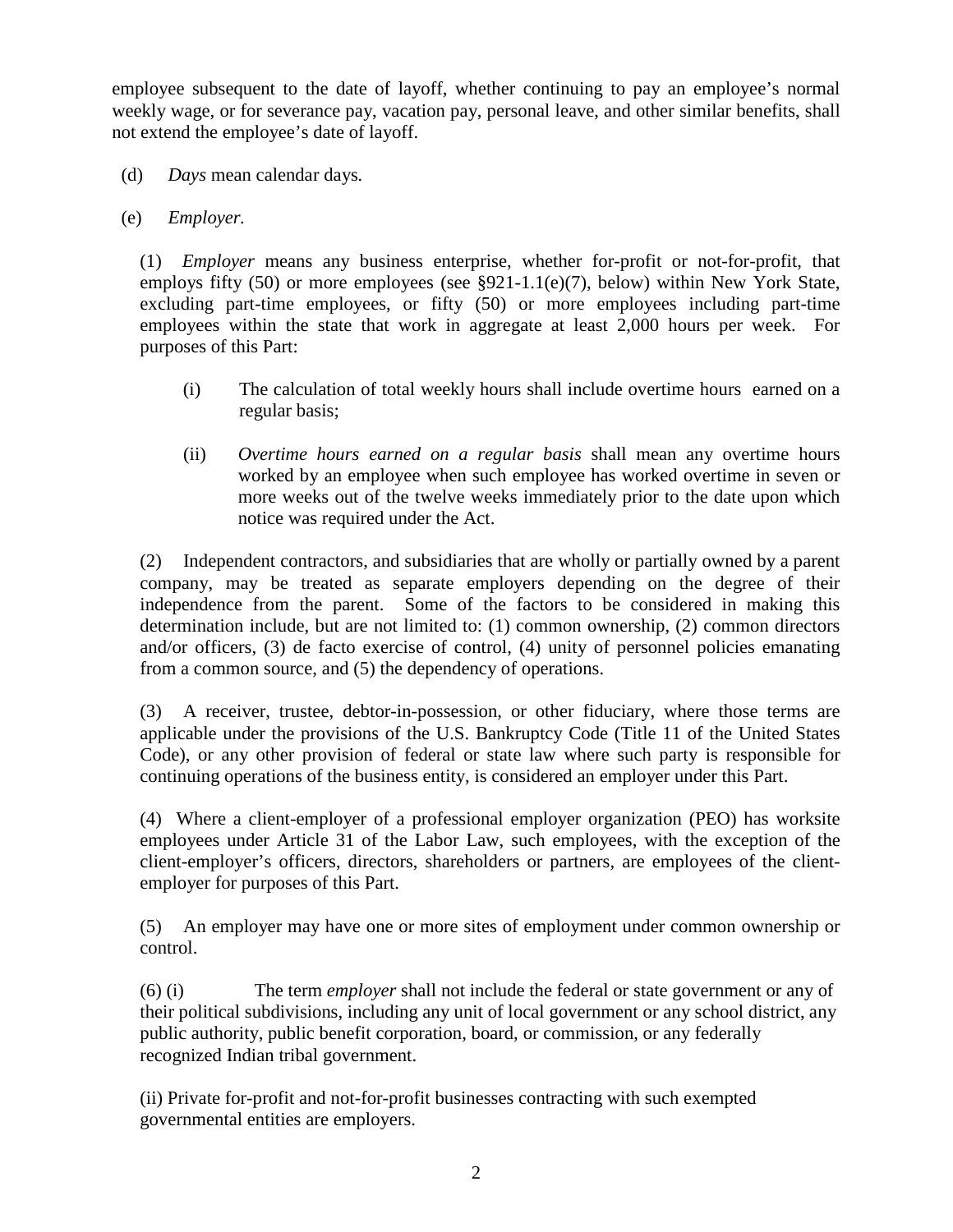(7) Number of employees: In reaching a determination whether an employer meets the threshold of fifty (50) employees for purposes of establishing coverage as an employer under this rule:

- (i) All individuals employed at a single site of employment, other than parttime employees, are counted as employees for purposes of determining coverage as an employer.
- (ii) Individuals on temporary layoff or on leave who have a reasonable expectation of recall, other than part-time employees, are counted as employees. An employee has a reasonable expectation of recall when the employer can demonstrate that it notified the employee that his/her employment has been temporarily interrupted and that he/she will be recalled to the same or a similar job, or when the employee is notified through industry practice.
- (iii) The point in time at which the number of employees is to be measured for the purpose of establishing coverage is the date the first notice is required to be given.
- (f) *Employment loss.*
	- (1) The term *employment loss* means:

(i) An employment termination, other than a discharge for cause, voluntary departure, or retirement;

(ii) A mass layoff, as defined in  $\S 921-1.1$  (i), that exceeds six months in duration; or

- (iii) A reduction in hours of work of more than fifty percent (50%) during each month of any consecutive six-month period:
	- (A) For either:

(1) At least twenty-five (25) employees constituting at least 33% of the employees at the site (excluding part-time employees); or

(2) At least two hundred fifty (250) employees (excluding part-time employees) regardless of whether they comprise thirty-three percent (33%) of the employees at the site (excluding part-time employees).

(B) For purposes of this provision, a reduction in hours of work shall not be deemed to have occurred during any week that the employee is receiving unemployment insurance benefits as a partial wage replacement for lost hours of work through the employer's participation in a shared work program under Title 7-A of Article 18 of the New York Labor Law, provided however, that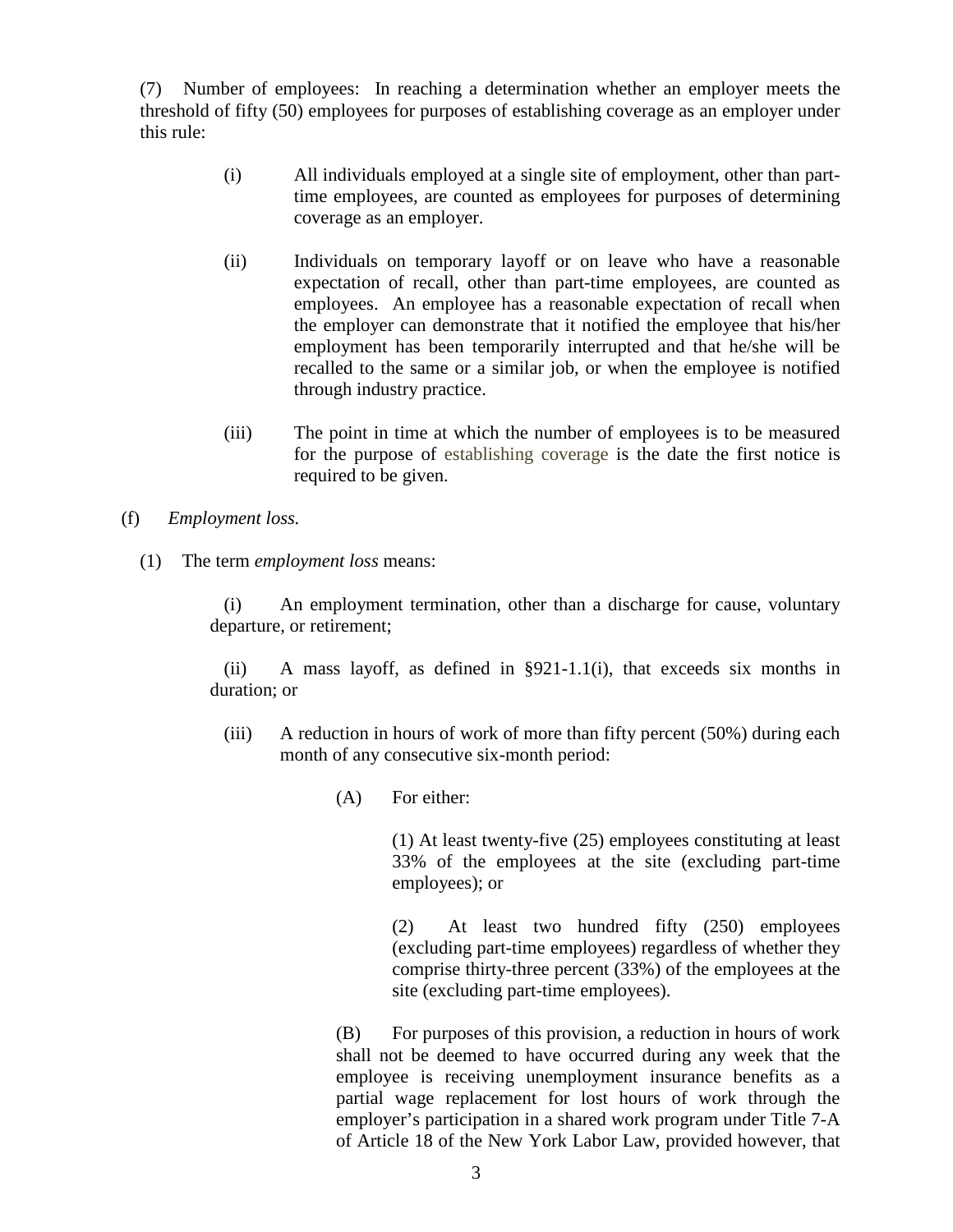should the employer become aware at any point during its participation in the shared work program that an employment loss not subject to this exception will occur, the employer shall provide as much notice of the employment loss as is practicable accompanied by a statement of the basis for reducing the notice period.

(C) For purposes of this provision, the "consecutive six-month period" shall begin with the first month in which the employee experiences a reduction of more than fifty-percent (50%) and shall continue for a period of twenty-six (26) weeks beginning with the first week in which there was a reduction in hours compared with the previous week.

- (iv) A plant closing as defined in  $\S 921-1.1(m)$  affecting twenty-five (25) or more employees, excluding part-time employees.
- (v) A relocation as defined in §921-1.1(n) affecting twenty-five  $(25)$  or more employees, excluding part-time employees.

(2) An employee does not suffer an employment loss while he/she is reassigned or transferred to an employer-sponsored program, such as retraining or job search activities, as long as the reassignment does not constitute a constructive discharge or other involuntary termination, or otherwise trigger an employment loss as set forth above.

(3) Employment loss shall include a plant closing, mass layoff, covered reduction in work hours, or relocation that is a result of a bankruptcy filing or the sale of a business (see §921-  $2.1(b)$ ).

 (g) *Facility* means a building or other location in which the business operations of an employer takes place.

 (h) *Hours of work* shall generally mean the average hours of work per week for each employee during the previous calendar year. If the employee did not work for at least 90 days during the previous calendar year, hours of work shall mean the average hours of work per week for the 90-day period prior to the date on which notice was due. Overtime hours will be included, if applicable, as described in §921-1.1(e)(1).

(i) *Mass layoff* means a reduction in workforce that:

(1) Is not the result of a plant closing; and

(2) Results in an employment loss at a single site of employment during any 30-day period, beginning on the date of the first employment loss, for either:

(i) At least twenty-five (25) employees (excluding part-time employees) constituting at least 33% of the employees at the site (excluding part-time employees);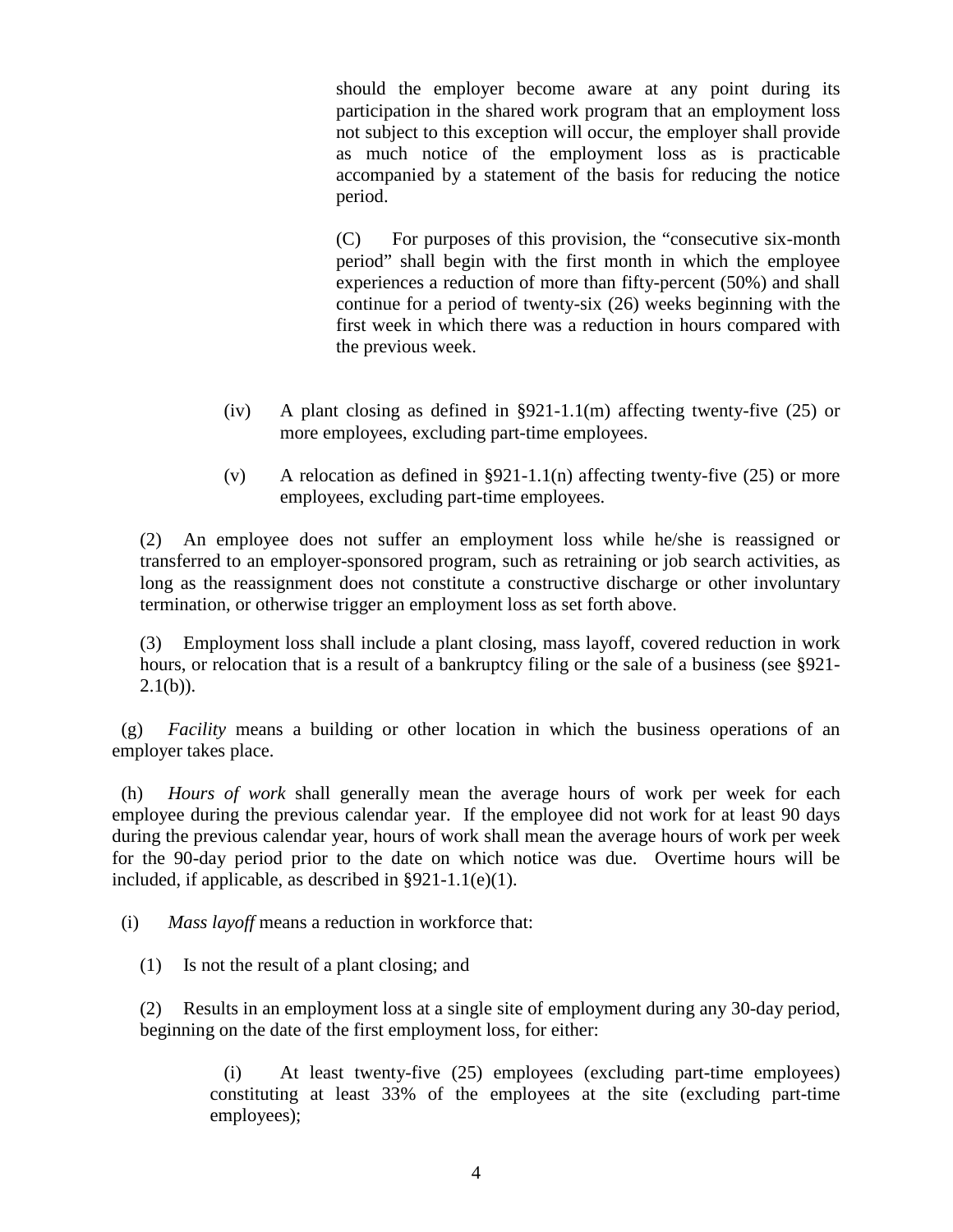(ii) At least two hundred fifty (250) employees (excluding part-time employees) regardless of whether they comprise thirty-three percent (33%) of the employees at the site.

 (j) *Merger* means a combination of all or part of the business operations of two separate employers.

 (k) *Operating unit* means an organizationally or operationally distinct product, operation, or specific work function within or across facilities at a single site of employment.

 (l) *Part-time employee* means an employee who is employed for an average of fewer than twenty (20) hours per week or who has been employed for fewer than six (6) of the twelve (12) months preceding the date on which notice is required. Part-time employees for purposes of this Part may include employees who have worked full-time for fewer than six (6) of the twelve (12) months preceding the date on which notice is required. In determining whether an employee worked an average of fewer than twenty (20) hours per week, the shorter of the actual period he or she was employed or the ninety (90) day period immediately prior to the date on which notice is required shall be used.

 (m) *Plant closing* means the permanent or temporary shutdown of a single site of employment, or one or more facilities or operating units within a single site of employment, if the shutdown results in an employment loss during any 30-day period at such site for 25 or more employees, excluding any part-time employees. An employment action that results in the effective cessation of production or of the work performed by a unit, even if a few employees remain, is a shutdown. A temporary shutdown triggers the notice requirement if the minimum number of terminations, layoffs exceeding 6 months, or reductions in work hours constitute an "employment loss" under the Act.

 (n) *Relocation* means the removal of all or substantially all of the industrial or commercial operations of an employer to a different location fifty miles or more away from the original site of operation where 25 or more employees, excluding part-time employees, suffer an employment loss. For the purposes of this Part, relocation of substantially all of the operations of an employer shall include the relocation of an entire unit, product line, division or other segment of the employer's operation.

 (o) *Representative* means an exclusive representative of employees within the meaning of section 9(a) or 8(f) of the National Labor Relations Act (29 U.S.C. 159(a), 158(f)), section 2 of the Railway Labor Act (45 U.S.C. 152), or the New York Labor Relations Act (New York Labor Law sec. 700 et seq.). Where an event requiring notice occurs at an employment site involving employees represented by more than one bargaining unit, notice must be sent to each bargaining unit representing employees affected by the plant closing, mass layoff, relocation or covered reduction in work hours.

(p) *Single site of employment*.

(1) For the purposes of this Part, the following shall apply to the determination of whether an employment loss involves a single site of employment: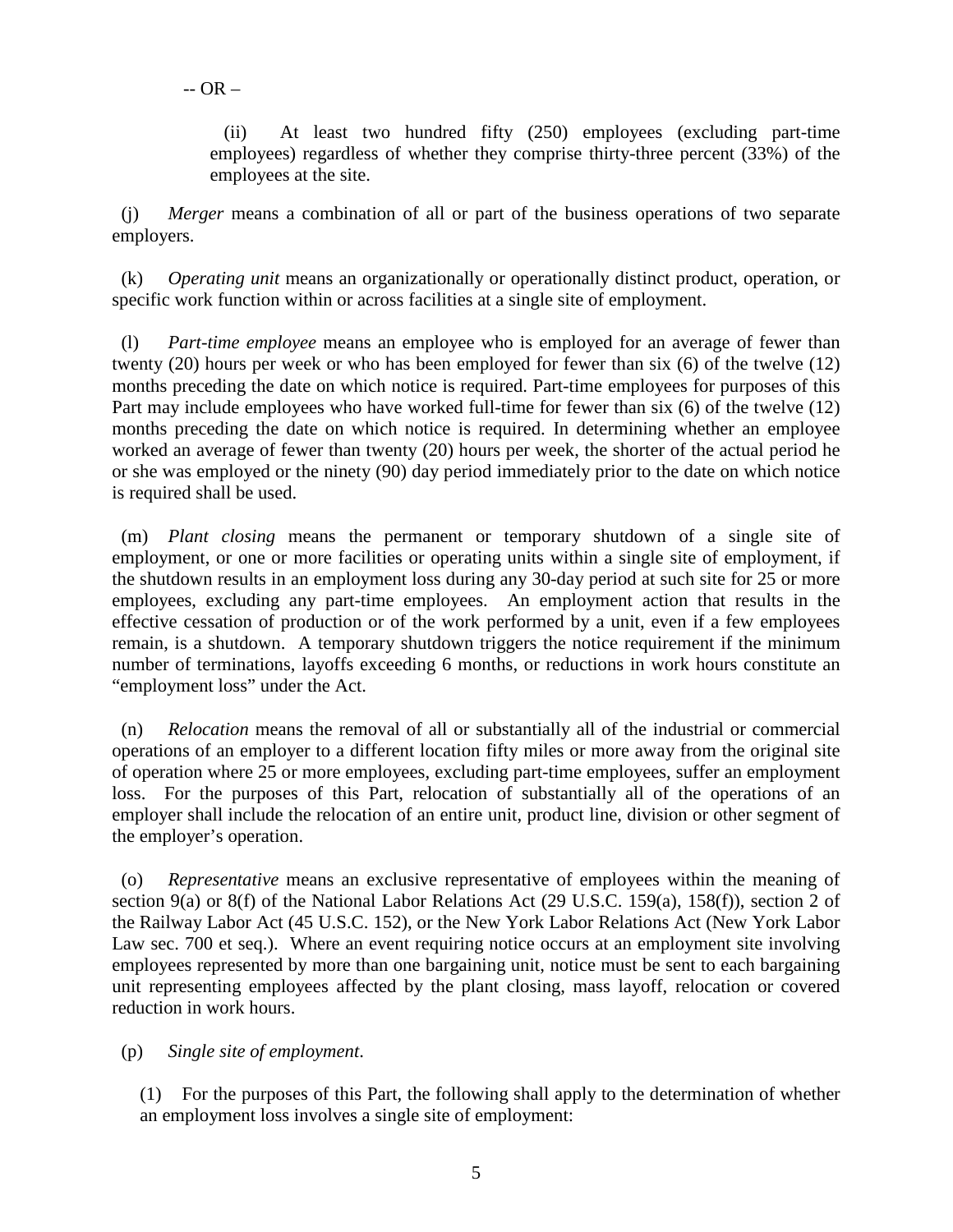(i) Several single sites of employment within a single building may exist if separate employers conduct activities within the building. For example, an office building housing fifty (50) different businesses will contain fifty (50) single sites of employment.

(ii) A single site of employment may refer to either a single location or a group of contiguous locations in proximity to one another even though they are not directly connected to one another. For example, groups of structures which form a campus or industrial park or separate facilities across the street from one another owned by the same employer may be considered a single site of employment.

(iii) Separate buildings or facilities which are not physically connected or are not in proximity to one another may be considered a single site of employment if they are in reasonable geographic proximity, are used by the employer for the same purpose, and share the same staff or equipment. Where an employer has two separate locations in the same geographic area and the purpose of one location is to support the operations of the other location, and this support requires travel between the two locations, the two locations will be considered a single-site.

(iv) Contiguous buildings occupied by the same employer that have separate management, produce different products or provide different services, and have separate workforces do not constitute a single site of employment.

(v) Non-contiguous sites in the same geographic area that have separate management, produce different products or provide different services, and have separate workforces do not constitute a single site of employment.

(vi) The single site of employment for employees whose primary duties require travel from point to point, who are out-stationed, or whose primary duties involve work outside any of the employer's regular employment sites (e.g., railroad employees, bus drivers, salespersons), shall be the site to which they are assigned as their employer's home base, from which their work is assigned, or to which they report.

#### **SUBPART 921-2 NOTICE**

**Sec.**

- **921-2.1 Notice, generally**
- **921-2.2 Service of notice**
- **921-2.3 Contents of notice**

#### **§921-2.1 Notice, generally.**

 (a) *General rule*. Subject to the exceptions set forth elsewhere in this Part, no employer may order a mass layoff, plant closing, relocation, or a covered reduction in work hours covered by this rule unless, at least 90 calendar days prior to such mass layoff, plant closing, relocation or covered reduction in work hours, the employer provides notice in compliance with the requirements set forth below. When all employees are not terminated on the same date, the date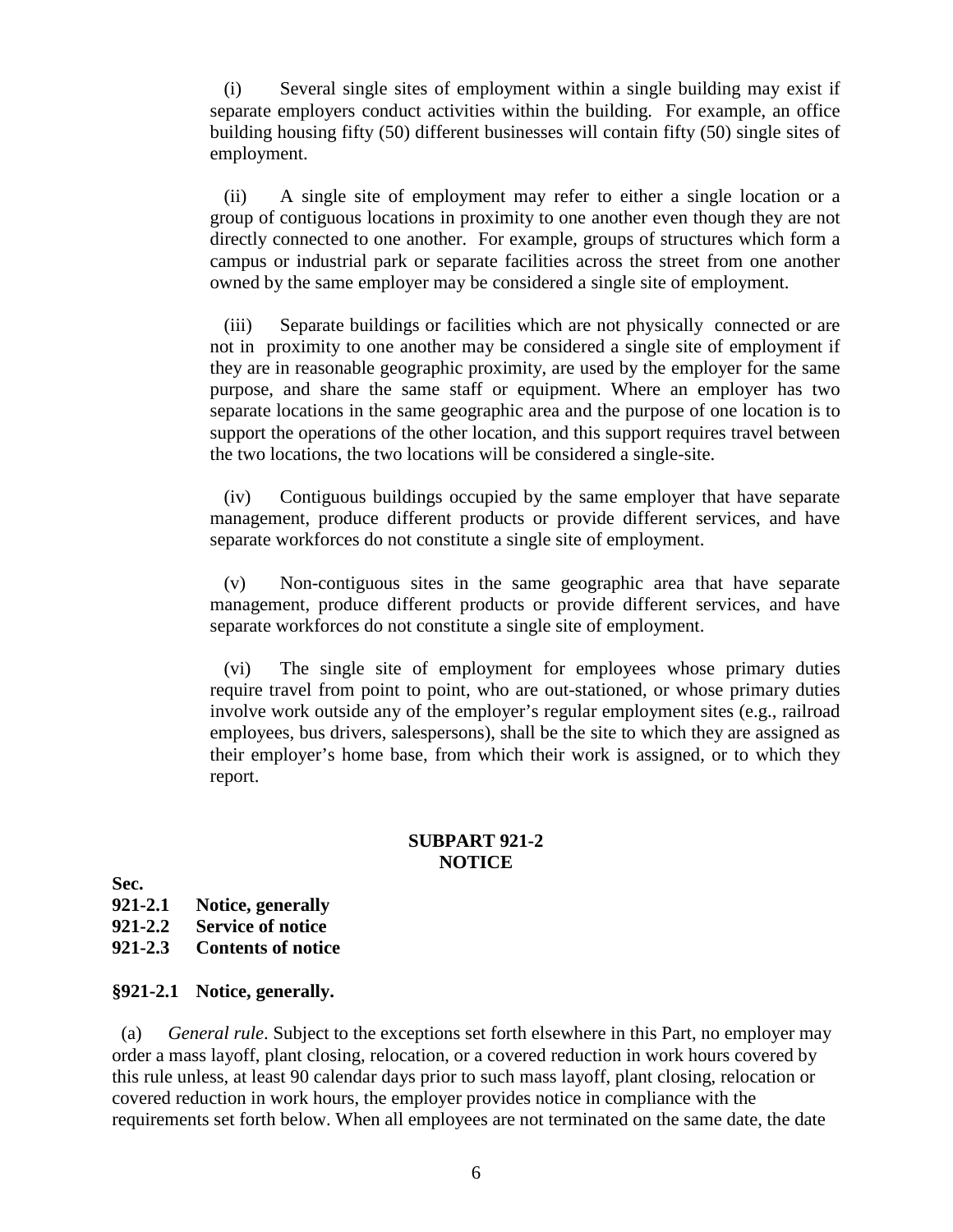of the first individual termination shall trigger the 90-day notice requirement. The first and each subsequent group of employees earmarked for termination are entitled to a full 90 days' notice.

 (b) Where an employer has sold all or part of a business, the selling employer shall be responsible for providing notice for any plant closing, mass layoff, relocation or a covered reduction in hours connected with such sale to any affected employees in accordance with this section, up to and including the effective date of the sale. After the effective date of the sale of all or part of the employer's business, the purchasing employer shall be responsible for providing notice to any affected employees included in such sale for any plant closing, mass layoff, or a covered reduction in hours. Any individual who is an employee of the selling employer as of the effective date of the sale and who is included in such sale shall be considered an employee of the purchasing employer immediately after the effective date of this sale. A promise of employment by the buyer to an employee does not relieve the seller of the obligation to provide notice.

 (c) Where a consolidation of all or part of a business is accompanied by an employment loss, the original business entity is responsible for providing required notice. If employees are employed at the consolidated business for one day or more at the time notice would become due, the new business entity is responsible for notice.

 (d) Where a merger is accompanied by an employment loss, the original business entity is responsible for providing required notice. If employees are employed at the merged business for one day or more at the time notice would become due, the new merged business entity is responsible for notice; therefore, as of the date of the merger, the merged entity is the employer for all employees who worked for the employers involved in the merger.

(e) *Scope of employment action*. In deciding whether notice is required the employer shall:

(1) Look ahead 30 days and behind 30 days to determine whether employment actions both taken and planned will, in the aggregate, for any 30-day period, reach the minimum numbers for a plant closing or a mass layoff and thus trigger the notice requirement; and

(2) Look ahead 90 days and behind 90 days from the date of each employment action to determine whether actions constituting employment losses within the meaning of this Part, both taken and planned, each of which separately is not of sufficient size to trigger the notice requirement will in the aggregate, for any 90-day period, reach the minimum standards to trigger the notice requirement for a plant closing, mass layoff, relocation, or covered reduction in work hours.

(i) Employees previously given notice pursuant to the 30-day look ahead/look behind period, shall not be aggregated with other employees suffering employment losses during a given 90-day period in order to require that notice be given to the employees who would not otherwise be covered.

## (f) *Notice must be specific.*

(1) The information in the notice shall be based on the best information available to the employer at the time the notice is served.

(2) Where voluntary notice which does not contain all the required elements set forth in this Rule has been given more than ninety (90) days in advance to any party for whom notice is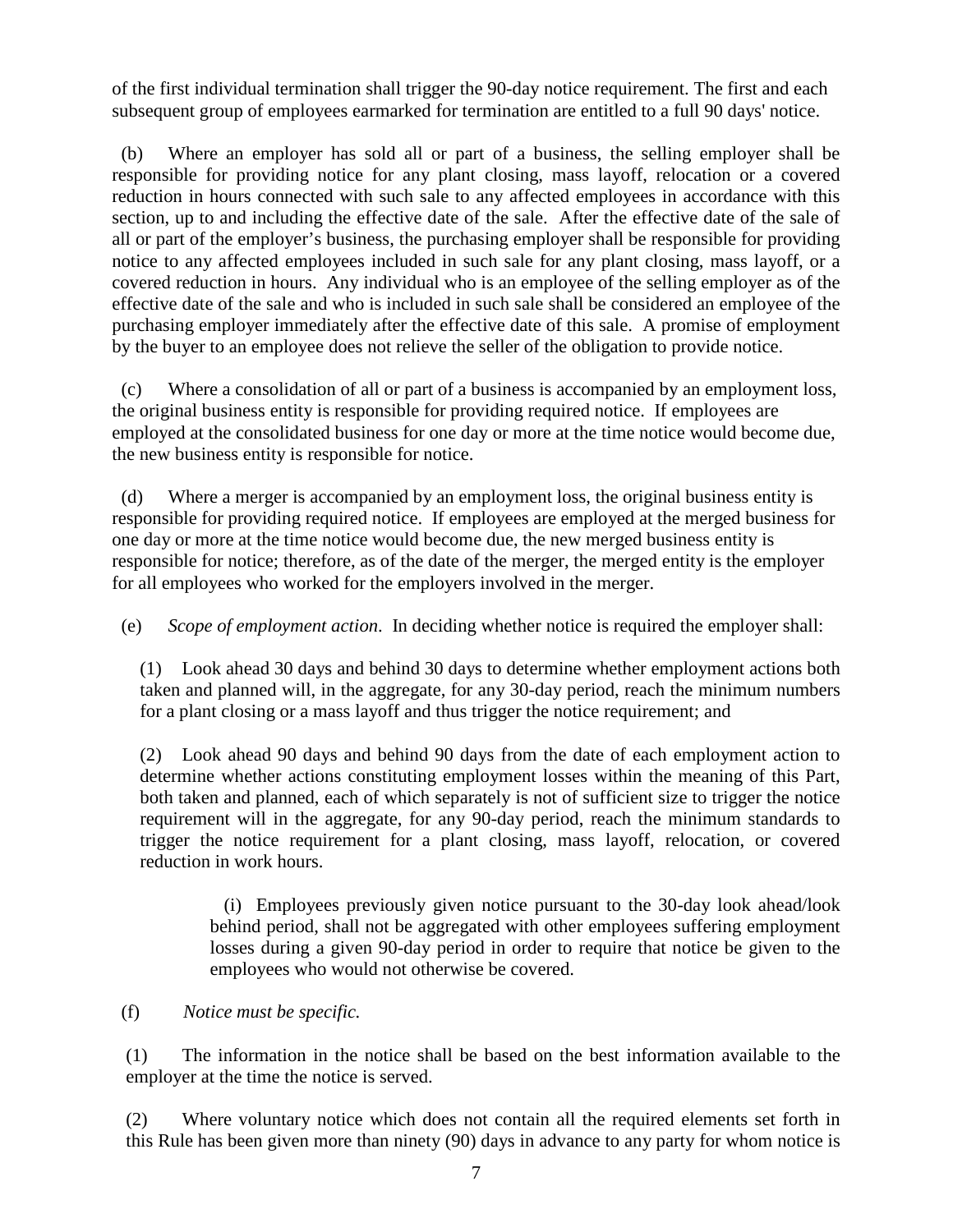required, the employer must ensure that all of the information required by the Act and this Part is provided at least ninety (90) days in advance of the plant closing, mass layoff, relocation, or covered reduction in work hours.

(3) Notice may be given conditional upon the occurrence or non-occurrence of an event only when the event is definite and the consequences of its occurrence or non-occurrence will necessarily, in the normal course of business, lead to a plant closing, mass layoff, relocation, or covered reduction in work hours. For example, if the non-renewal of a major contract will lead to the closing of a plant that produces the articles supplied under the contract thirty (30) days after the contract expires, the employer may give notice at least ninety (90) days in advance of the projected closing date which states that if the contract is not renewed, the plant closing will occur on the projected date.

(4) An employer eligible for a reduction in notice required under this Rule pursuant to the provisions of Subpart 921.6 shall include with its notice a statement of the reasons for reducing the notice provided and a factual explanation of the basis for claiming entitlement to such reduced notice period.

 (g) *Voluntary Notice*. An employer is encouraged to voluntarily provide notice of employment losses to employees and to the Commissioner of Labor even if such notice is not required under the Act or this Part.

# **§921-2.2 Service of notice.**

 (a) Notice shall be provided at least ninety (90) days prior to separation using a reasonable and timely method of delivery designed to ensure its receipt. Acceptable forms of delivery include first class mail or personal delivery with optional signed receipt. If first class mail is used, notice must be postmarked at least ninety (90) days prior to separation.

(b) Notice to the affected employees may also be served by:

(1) Insertion of the notice into envelopes containing pay or envelopes containing receipts for direct deposit of pay; or

(2) Electronic mail (e-mail). E-mail notification may be utilized only where all affected employees have regular access in the workplace to personal computers at which e-mail may be received and viewed during work hours. If an employer elects to use electronic mail to provide notice to employees, the employer must be able to demonstrate that an e-mail notice was received by each affected employee. The employee e-mail addresses used to give notice must be addresses provided to the employees by the employer and used in the conduct of business. The e-mail notice must be identified as "urgent." Where an e-mail notice to an individual employee is returned to sender as undeliverable, notice must be provided to the employee as expeditiously as possible, e.g., overnight delivery, hand delivery, inter-office mail, etc. In any circumstance in which delivery of notice takes more than five days, the employer must extend the period of notice given to the employee by the number of days which elapsed between the date notice was first attempted and the date on which notice was finally effectuated.

 (c) All notices must be sent on official letterhead of the employer or via the employer's computer network and must be signed by an individual with authority to represent the employer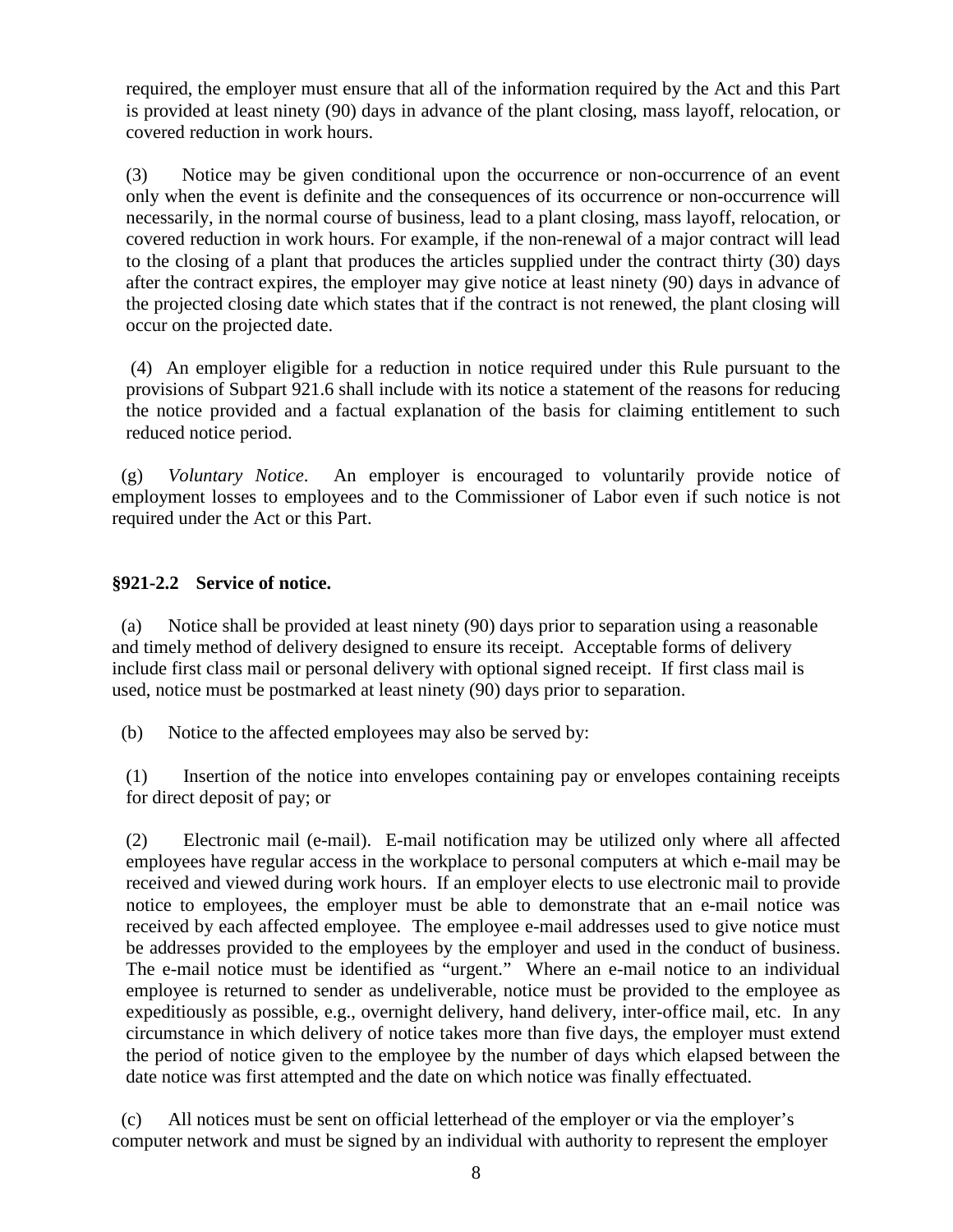in this regard. Notice provided to the Department of Labor must contain the original signature of the employer representative. The employer representative must have the authority to bind the employer and must attest to the truthfulness of all information provided in the notice.

(d) Notice must be provided to the following:

- (1) Affected employees;
- (2) Representative(s) of affected employees;
- (3) The Commissioner of Labor; and

(4) The local Workforce Investment Board(s) (LWIB) where the site of employment is located. Service upon the "chief elected official of the unit of local government within which such closing or layoff is to occur" as required under the federal WARN statute does not constitute service on the LWIB unless such chief elected official is the LWIB contact listed on the Department's website. Note: Service on the LWIB as required under the State WARN Act does not satisfy the requirement to serve the chief elected official set forth under the federal WARN Act unless such chief elected official is the contact for the LWIB listed on the Department's website.

 (e) Notice to the Commissioner of Labor may be mailed or faxed with a hard copy to follow in the mail, to the following address:

> New York State Department of Labor Division of Employment and Workforce Solutions State Dislocated Worker Unit W. Averell Harriman State Office Campus Building 12 Albany, NY 12240

 (f) Notice(s) to the local Workforce Investment Board(s) may be mailed to the Board's contact listed on the Department's website.

 (g) Notice to affected employees is required to be given to employees who may reasonably be expected to experience an employment loss. This includes employees who will likely lose their jobs because of bumping rights, to the extent that such employees can be identified at the time notice is required to be given. If, at the time notice is required to be given, the employer cannot identify the employee who may reasonably be expected to experience an employment loss due to the elimination of a particular position, the employer must provide notice to the incumbent in that position.

## **§921-2.3 Contents of notice.**

Notice required under this Part sent to the recipients identified below shall be provided for each site of employment where a plant closing, mass layoff, relocation or covered reduction in work hours will occur. Notice to an affected employee is to be provided in a language understandable to the employee. As used in this Subpart, the term "expected date of the first separation" refers to a specific date or to a fourteen (14)-day period during which a planned separation is expected to occur. If separations are planned according to a schedule, the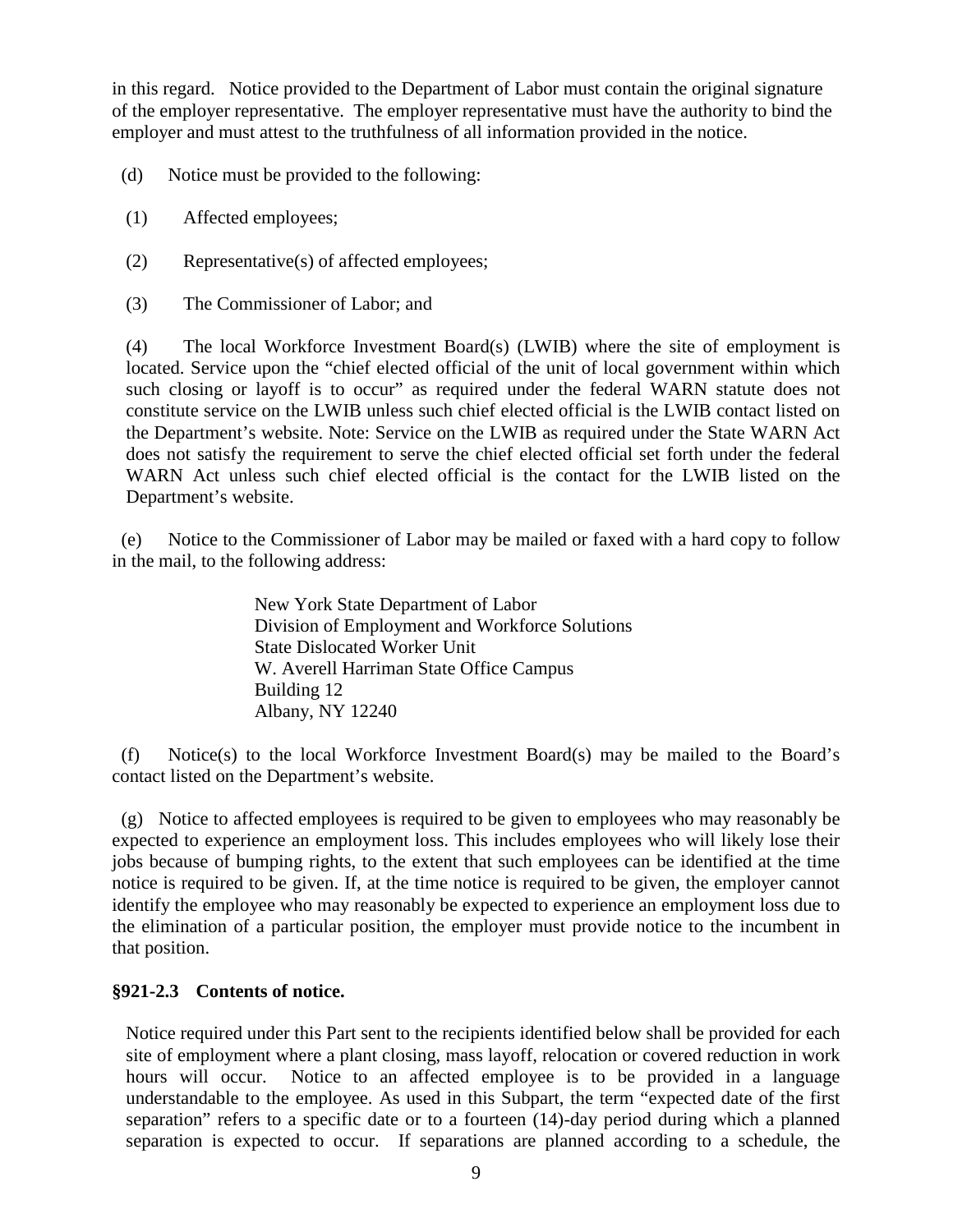schedule shall indicate the separation date or the beginning date of each fourteen (14)-day period during which any separations are expected to occur. Where a fourteen (14)-day period is used, notice must be given at least ninety (90) days in advance of the first day of the period. Notice required under this Part shall include the following elements:

(a) Notice to the Commissioner of Labor:

(1) The name and address of the employment site where the plant closing, mass layoff, relocation or covered reduction in work hours will occur;

(2) The name and telephone number of an employer representative to contact for further information;

(3) The name and telephone number of an employee representative to contact for further information;

(4) The name of the employer's liaison with the Department for purposes of providing rapid response services to affected employees;

(5) The names and addresses of the employees to be laid off and their job titles;

(6) The expected date of the first separation of employees and the anticipated schedule of separations;

(7) A statement as to whether bumping rights exist;

(8) A statement as to whether the planned action is expected to be permanent or temporary, and whether the entire plant is to be closed. If the planned action is expected to affect identifiable units of employees differently, e.g. should the employer expect a layoff of one unit to be temporary and the layoff of another unit to be permanent, the notice shall so indicate;

(9) A statement as to whether the other notices required under the Act and this Part have been given, including the date notices were sent; and

(10) A statement as to the means of delivery utilized to deliver notice to affected employees.

(11) A sample of the notice provided to employees and to the employee representative(s).

(b) Notice to each affected employee:

(1) The expected date of the first separation of employees and the date when the individual employee will be separated;

(2) A statement as to whether the planned action is expected to be permanent or temporary, and whether the entire plant is to be closed. If the planned action is expected to affect identifiable units of employees differently, e.g. should the employer expect a layoff of one unit to be temporary and the layoff of another unit to be permanent, the notice shall so indicate;

(3) A statement as to whether bumping rights exist;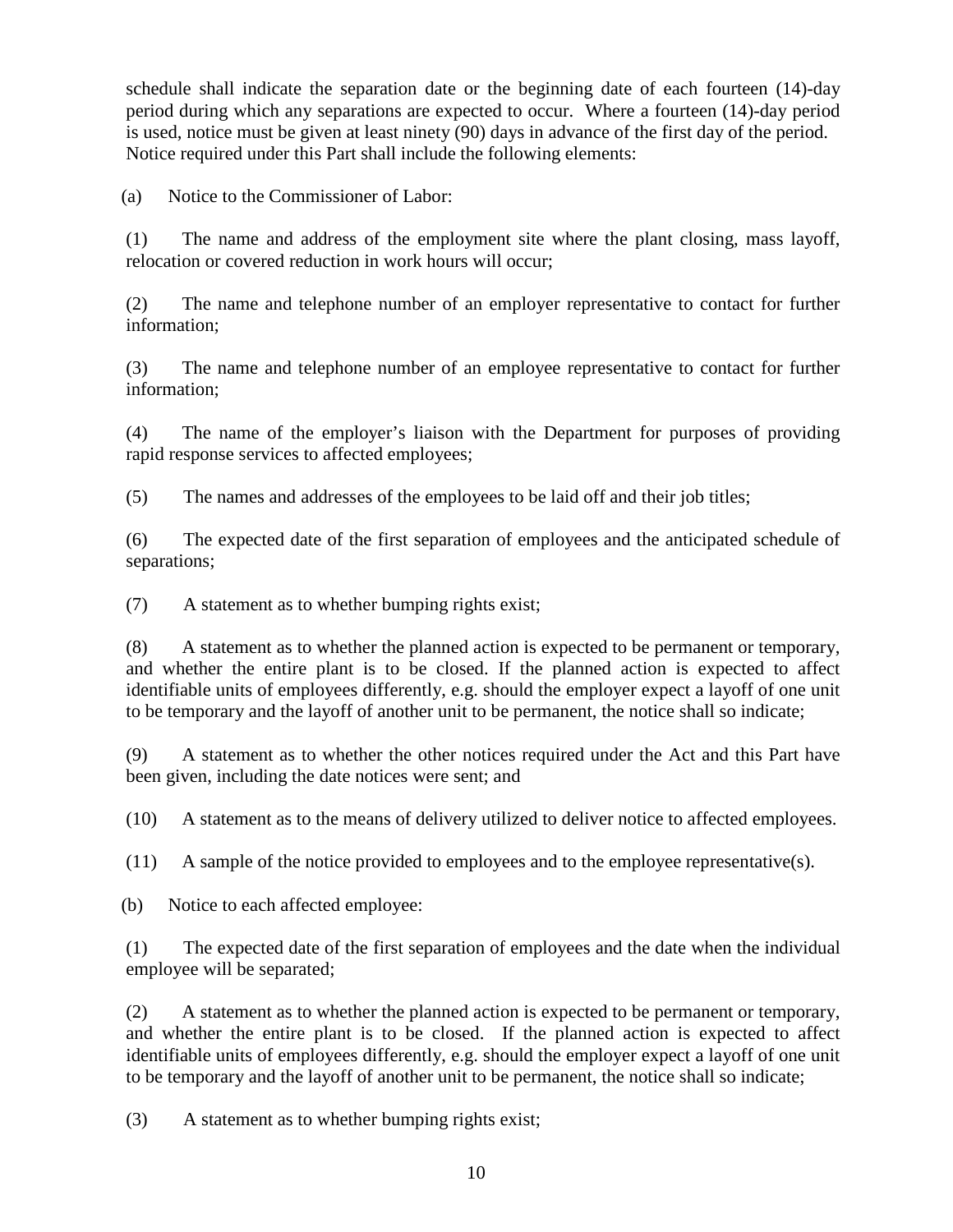(4) The name and telephone number of an employer representative to contact for further information;

(5) Information concerning unemployment insurance, job training, and re-employment services for which affected employees may be eligible. Such information shall, at a minimum, include the following notice:

"You are also hereby notified that, as a result of your employment loss, you may be eligible to receive job retraining, re-employment services, or other assistance with obtaining new employment from the New York State Department of Labor or its workforce partners upon your termination. You may also be eligible for unemployment insurance benefits after your last day of employment. Whenever possible, the New York State Department of Labor will contact your employer to arrange to provide additional information regarding these benefits and services to you through workshops, interviews, and other activities that will be scheduled prior to the time your employment ends. If your job has already ended, you can also access reemployment information and apply for unemployment insurance benefits on the Department's website or you may use the contact information provided on the website or visit one of the Department's local offices for further information and assistance."; and

(c) Notice to representative(s) of the affected employees:

(1) The name and address of the employment site where the plant closing, mass layoff, relocation or covered reduction in work hours will occur;

(2) The name and telephone number of the employer representative to contact for further information;

(3) A statement as to whether bumping rights exist;

(4) A statement as to whether the planned action is expected to be permanent or temporary, and whether the entire plant is to be closed. If the planned action is expected to affect identifiable units of employees differently, e.g., should the employer expect a layoff of one unit to be temporary and the layoff of another unit to be permanent, the notice shall so indicate;

(5) The expected date of the first separation of employees and the anticipated schedule of separations;

(6) The names and addresses of the employees to be laid off and their job titles;

(7) Information concerning unemployment insurance, job training, and re-employment services for which affected employees may be eligible. Such information shall, at a minimum, include the following notice:

"You are also hereby notified that, as a result of their employment loss, individuals represented by you may be eligible to receive job retraining, re-employment services, or other assistance with obtaining new employment upon termination. These individuals may also be eligible for unemployment insurance benefits after their last day of employment. Whenever possible, the New York State Department of Labor will contact the employer to arrange to provide additional information regarding these benefits and services to these individuals through workshops, interviews, and other activities that will be scheduled prior to the time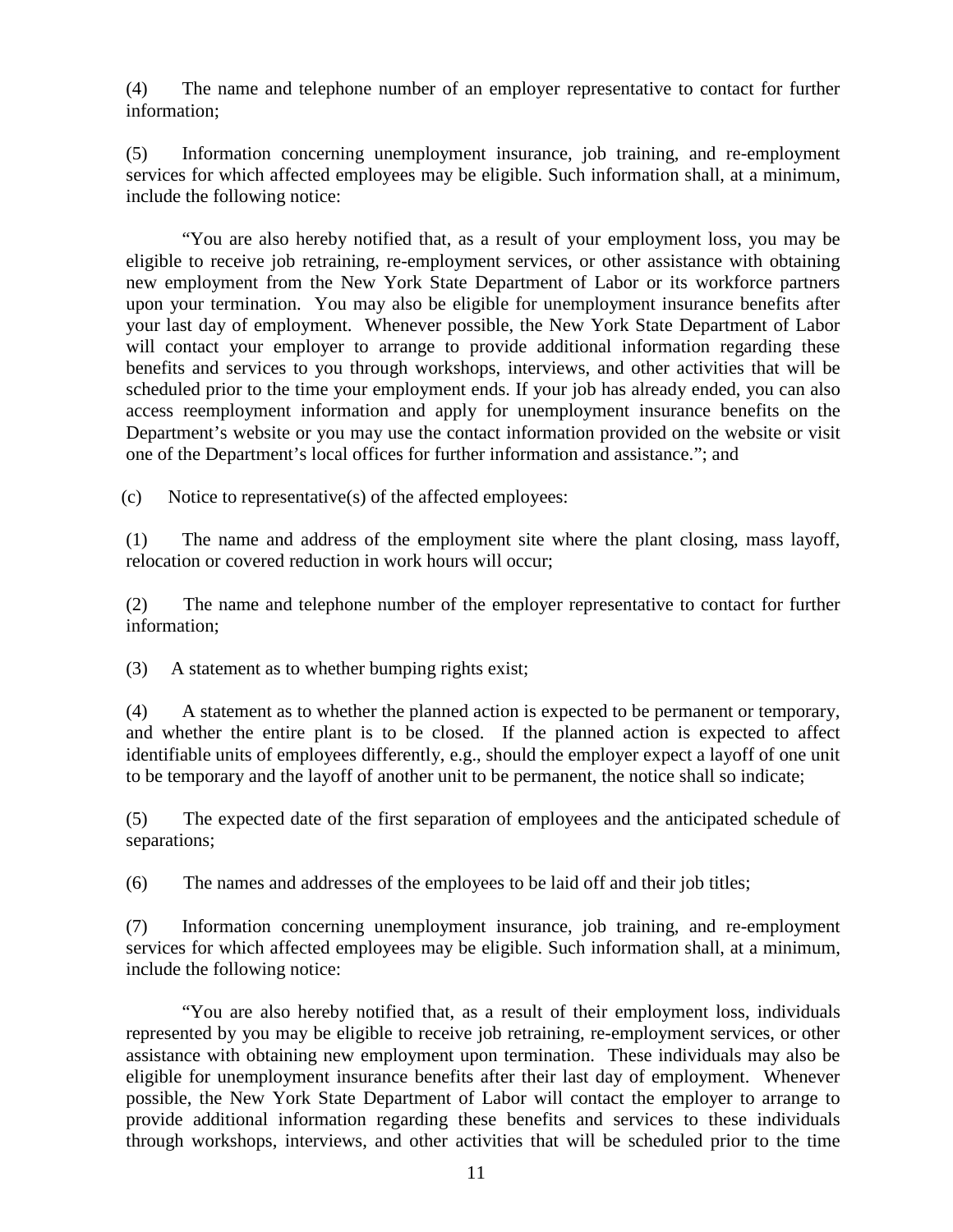their employment ends. If their jobs have already ended, they can also access reemployment information and apply for unemployment insurance benefits on the Department's website or they may use the contact information provided on the website or visit one of the Department's local offices to obtain further information and assistance.";

(8) A statement as to whether the notices to the Commissioner of Labor and the local Workforce Investment Board have been given, including the date notices were sent; and

(9) A statement as to the means of delivery utilized to deliver notice to affected employees.

(d) Notice to the local Workforce Investment Board:

(1) The name and address of the employment site where the plant closing, mass layoff, relocation or covered reduction in work hours will occur;

(2) The name and telephone number of the employer representative to contact for further information;

(3) The name and telephone number of the employee representative to contact for further information;

(4) A statement as to whether the planned action is expected to be permanent or temporary, and whether the entire plant is to be closed. If the planned action is expected to affect identifiable units of employees differently, e.g. should the employer expect a layoff of one unit to be temporary and the layoff of another unit to be permanent, the notice shall so indicate;

(5) The expected date of the first separation of employees, and the anticipated schedule of separations;

(6) The job titles of positions to be affected, and the number of affected employees in each job title;

(7) A statement as to whether bumping rights exist;

(8) The name of each union representing affected employees, and the name and address of the chief elected officer of each such union;

(9) A statement as to whether the other notices required under the Act and this Part have been given, including the date notices were sent; and

(10) A statement as to the means of delivery utilized to deliver notice to affected employees.

# **SUBPART 921-3 EXTENSION, POSTPONEMENT, OR RESCISSION OF EMPLOYMENT LOSS**

**Sec.**

- **921-3.1 Extension of a mass layoff period.**
- **921-3.2 Postponement of a plant closing, mass layoff, relocation or covered reduction in hours.**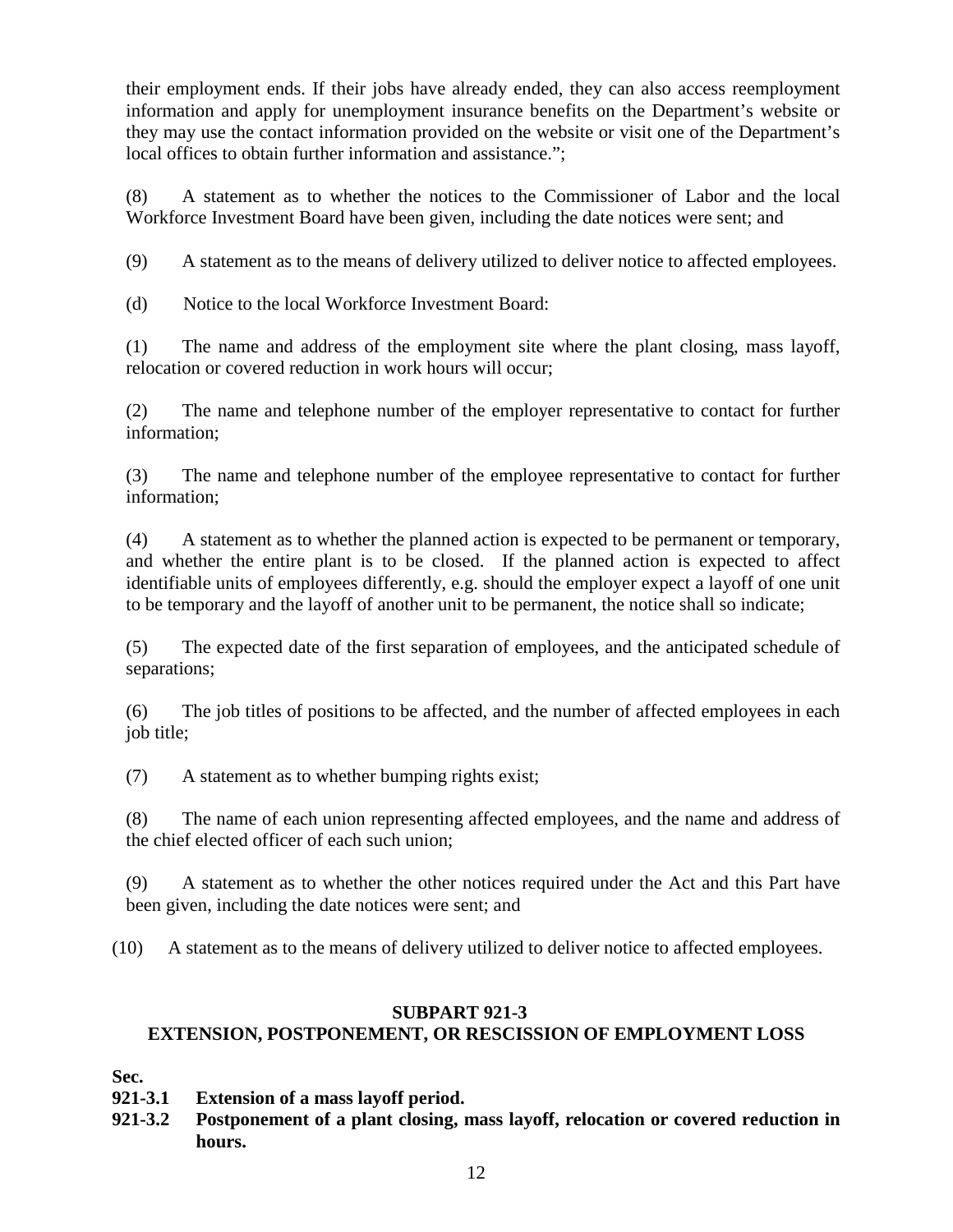## **921-3.3 Rescission of notice of a plant closing, mass layoff, relocation, or covered reduction in hours.**

## **§921-3.1 Extension of a mass layoff period.**

 An employer that previously announced and carried out a short-term layoff of six (6) months or less which is being extended beyond six (6) months due to business circumstances (e.g., changes in price or cost) not reasonably foreseeable at the time of the initial layoff must give notice required under the Act and this Part as soon as it becomes reasonably foreseeable that an extension is required. A layoff extending beyond six (6) months from the date the layoff originally commenced for any other reason other than unforeseeable business circumstances shall be treated as an employment loss from the date it originally commenced. For purposes of this section, the date the layoff originally commenced shall be the date on which the first employee was laid off.

#### **§921-3.2 Postponement of a plant closing, mass layoff, relocation, or covered reduction in hours.**

 (a) If, after notice has been given, an employer decides to postpone a plant closing, mass layoff, relocation, or covered reduction in work hours for less than ninety (90) days, notice of postponement shall be given as soon as possible after the decision to postpone. The notice of postponement shall include reference to the earlier notice, the date (as set forth in §921-2.3(a)(6) of this rule) to which the planned action is being postponed, and the reasons for the postponement and shall otherwise meet all the requirements of the original notice as to form, delivery, and parties entitled to notice.

 (b) If the postponement is for ninety (90) days or more, a new notice which otherwise complies with all the requirements of the Act and this Part shall be provided.

## **§921-3.3 Rescission of notice of a plant closing, mass layoff, relocation, or covered reduction in hours.**

(a) If, after notice has been given, an employer determines that it will continue operations, and the announced plant closing, mass layoff, relocation, or covered reduction in hours will not occur, the employer shall give a notice of rescission as soon as possible after determining that the plant closing, mass layoff, relocation or covered reduction in hours will not occur. The notice of rescission shall include reference to the earlier notice, the reason why such action is no longer required, and shall meet all the requirements of the original notice as to parties entitled to notice.

(b) Acceptable forms of delivery of this notice to affected employees include all the methods set forth in §921-2.2 of this rule.

## **SUBPART 921-4 TRANSFERS**

#### **§921-4.1 Transfers.**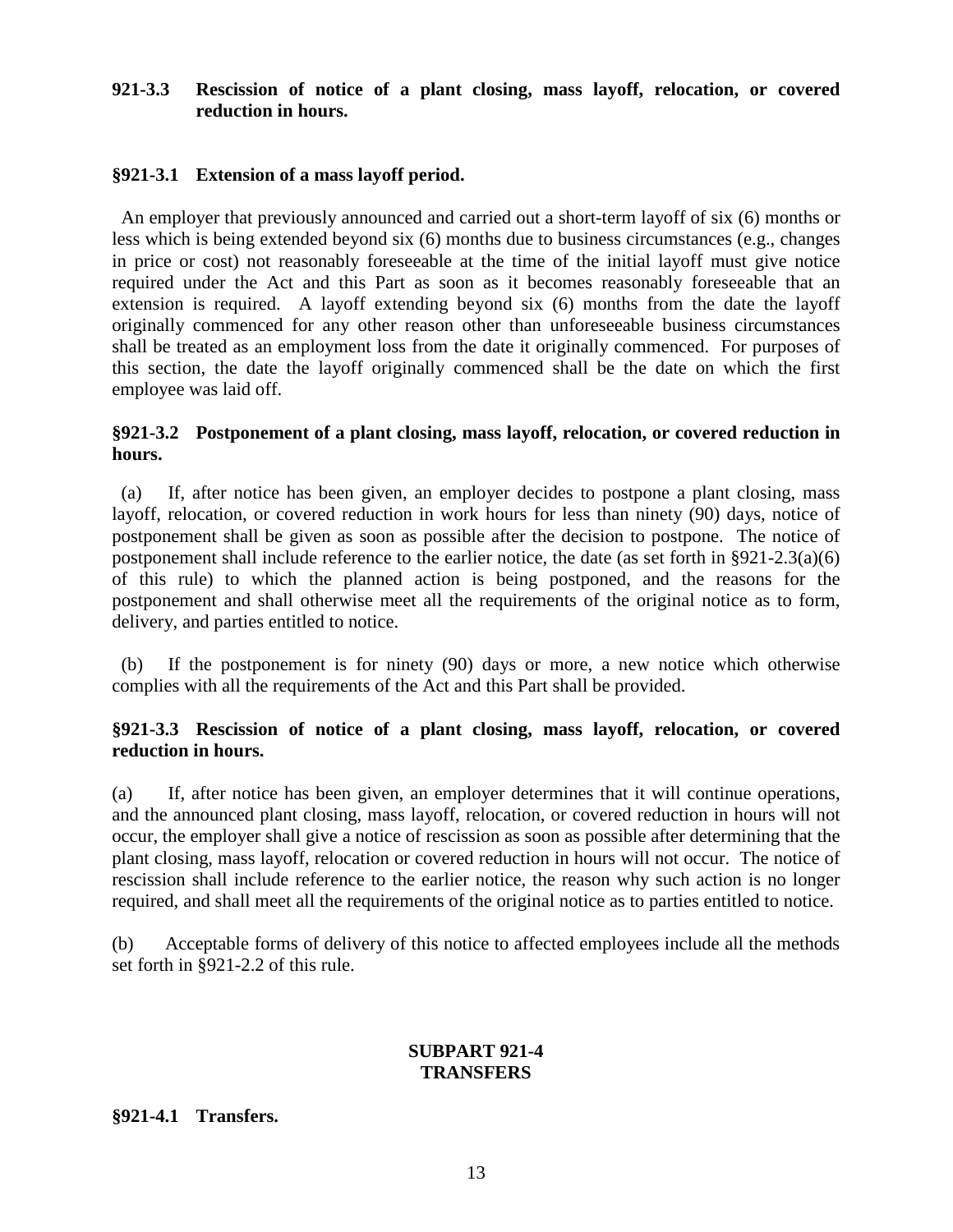(a) Notice is not required when:

(1) An employer offers to transfer an employee to a different site of employment within a reasonable commuting distance with no more than a six (6)-month break in employment, regardless of whether the employee accepts such employment; or

(2) An employer offers to transfer the employee to any other site of employment regardless of distance with no more than a six (6)-month break in employment and the employee accepts within thirty (30) days of the offer or of the closing or layoff, whichever is later.

 (b) An offer of reassignment to a different site of employment shall not be deemed to be an offer of transfer if the new job otherwise constitutes a constructive discharge.

 (c) For purposes of this part, *reasonable commuting distance* is the distance an individual could be reasonably expected to commute to his/her job and is determined solely for purposes of transfers. Reasonable commuting distance will vary with local conditions with consideration given to the geographic accessibility of the place of work, the quality of the roads, customarily available transportation, and the usual travel time, provided however, in no event shall such distance exceed that which can be reasonably traveled in one and one-half hours when the site of employment is being moved to a location within the City of New York or on Long Island, or one hour when the site of employment is being moved to any other location in the state.

## **SUBPART 921-5 TEMPORARY OR SEASONAL EMPLOYMENT**

**Sec.**

## **921-5.1 Temporary employment**

## **921-5.2 Seasonal employment**

## **§921-5.1 Temporary employment.**

 (a) Notice is not required if the closing or layoff results from the completion of a particular project or undertaking, and the affected employees were hired with the understanding that their employment was limited to the duration of the project or undertaking.

 (b) The employer must demonstrate that it informed each employee at the time of hire that the job was temporary. For purposes of this Part, "at will" employment is not "temporary" employment and providing notification to employees, at the time of hire or otherwise, that their employment is at will and subject to termination at any time by the employer shall not constitute notice that employment is of limited duration.

 (c) Employment in an industry that traditionally hires temporary employees does not, in and of itself, make an employee temporary if the employee was hired to perform a variety of jobs and tasks continuously through most of the calendar year. Giving written notice that a project is temporary with the intent of converting permanent employment into temporary work so as to avoid the requirement of notice shall be a violation of the Act and this Part.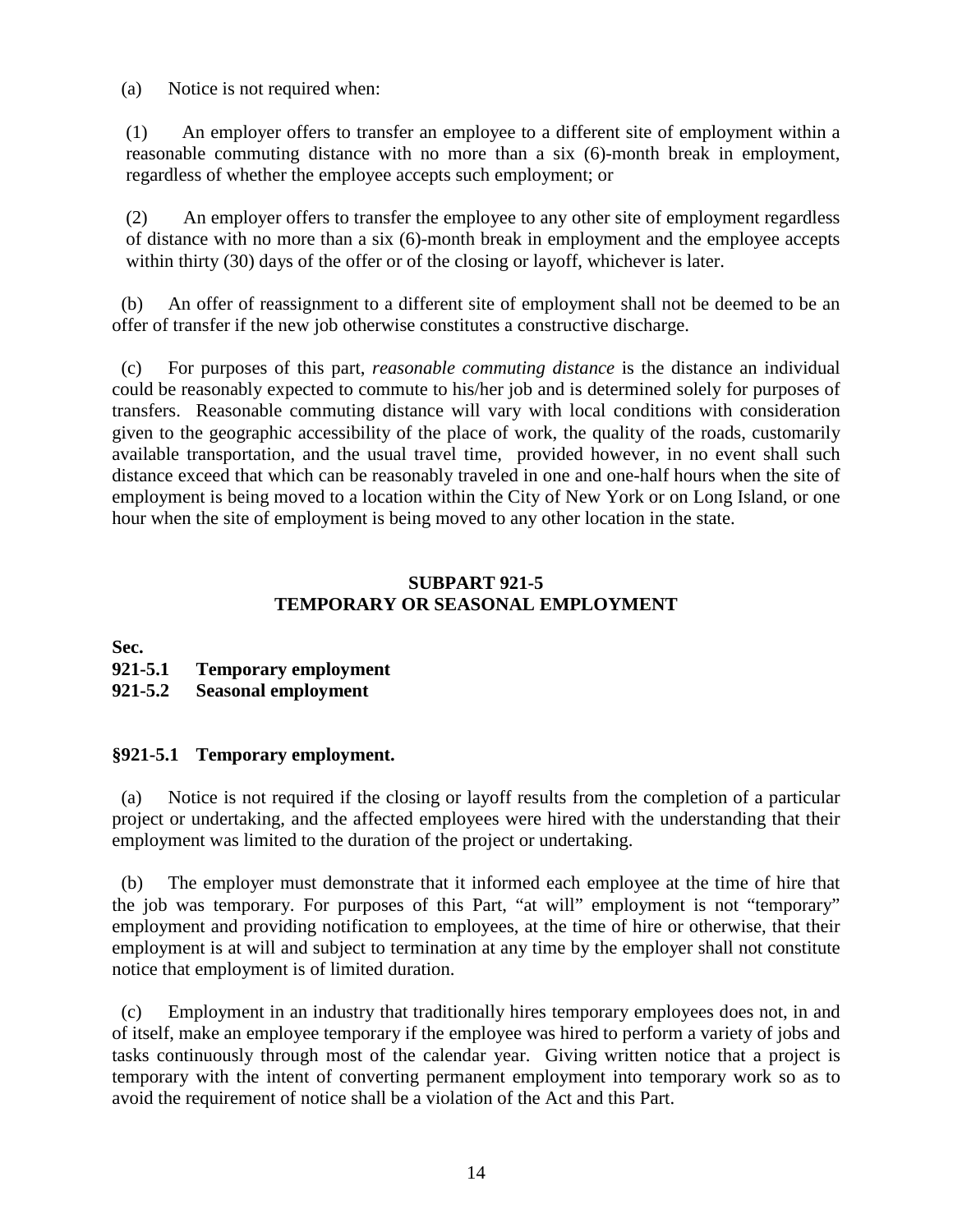#### **§921-5.2 Seasonal employment.**

 (a) Notice is not required if the closing or layoff results from the completion of a particular seasonal project or undertaking, and the affected employees were hired with the understanding that their employment was limited to the duration of the seasonal project or undertaking.

 (b) The employer must demonstrate that it informed each employee at the time of hire that the job was seasonal.

 (c) Employment in an industry that traditionally hires seasonal employees does not, in and of itself, make an employee seasonal if the employee was hired to perform a variety of jobs and tasks continuously through most of the calendar year.

## **SUBPART 921-6 EXCEPTIONS**

**Sec.**

- **921-6.1 Exceptions, generally**
- **921-6.2 Faltering company**
- **921-6.3 Unforeseeable business circumstances**
- **921-6.4 Natural disaster**
- **921-6.5 Strikes or lockouts**

**921-6.6 Timeliness**

## **§921-6.1 Exceptions, generally.**

The State WARN Act allows certain exceptions under which the 90-day notice period may be reduced. The employer bears the burden of proof to show that the requirements for an exception have been met, i.e. when the employer asserts a defense in mitigation or exemption from the requirements of the Act or this part, the employer must provide documentation in support of the claimed exception. In all circumstances set forth below, the employer must provide as much notice as possible in advance of the plant closing, mass layoff, relocation, or covered reduction in work hours to all required parties, and also include a statement of the reason for reducing the notice period and a factual explanation of the basis for claiming entitlement to such reduced notice period. The exceptions to the standard notice required under the Act and this Part include those set forth in Sections 921-6.2 through 921-6.5 of this Part.

#### **§921-6.2 Faltering company.**

(a) To qualify for this exception, the employer shall establish that at the time notice of the plant closing, mass layoff, relocation, or covered reduction in work hours would have been required:

 (1) The employer was actively seeking capital or business and identifies the specific actions taken to obtain such capital or business. For example, the employer must demonstrate its efforts to obtain financing or refinancing through the arrangement of loans, the issuance of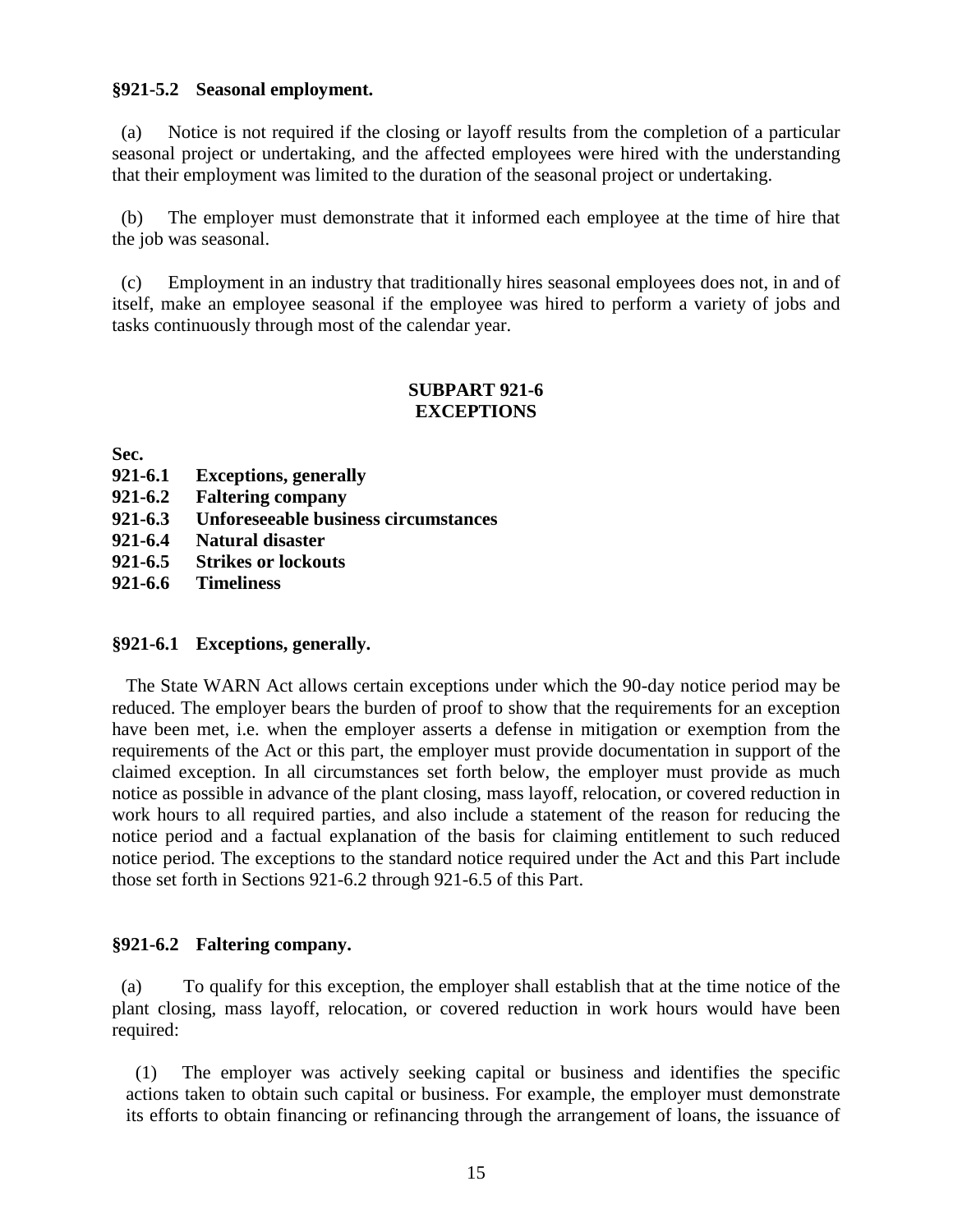stocks, bonds, or other methods, or to obtain additional money, credit, or business through any other commercially reasonable method; and

(2) There was a realistic opportunity to obtain the capital or business sought; and

(3) The capital or business sought would have been sufficient to enable the facility, operating unit, or site to avoid or postpone the plant closing, mass layoff, relocation, or covered reduction in work hours; and

(4) The employer reasonably and in good faith believed that giving notice would have precluded the ability to obtain the needed capital or business. The employer must be able to objectively demonstrate that a potential customer or financing source would have been unwilling to provide the new business or capital if notice were given.

 (b) For the purposes of this Part, the employer's actions will be viewed in a company-wide context. A company with access to capital markets or with cash reserves may not avail itself of this exception by looking solely at the financial condition of the single site of employment to be closed and doing so shall constitute a violation of the Act and this Part.

# **§921-6.3 Unforeseeable business circumstances.**

To qualify for this exception, the employer shall establish that the plant closing, mass layoff, relocation or covered reduction in work hours was caused by business circumstances that were not reasonably foreseeable when the 90-day notice would have been required.

 (a) A business circumstance that is not reasonably foreseeable may be established by the occurrence of some sudden, dramatic and unexpected action or condition outside the employer's control. Examples include a principal client's sudden and unexpected termination of a major contract with the employer, a strike at a major supplier of the employer, an unanticipated and dramatic major economic downturn or a government-ordered closing of an employment site that occurs without prior notice.

 (b) The employer shall exercise commercially reasonable business judgment in determining whether a business circumstance is reasonably foreseeable.

# **§921-6.4 Natural disaster.**

(a) To qualify for this exception, the employer shall establish that:

(1) The plant closing, mass layoff, relocation, or covered reduction in work hours was a direct result of any form of a natural disaster including floods, earthquakes, droughts, storms, tidal waves, tsunamis, or similar effects of nature; and

(2) The employer provided as much notice as is practicable and available under the circumstances, whether in advance or after an employment loss caused by the disaster.

(b) Where a plant closing, mass layoff, relocation or covered reduction in work hours occurs as an indirect result of a natural disaster, the exception does not apply but the "unforeseeable business circumstance" exception may be applicable.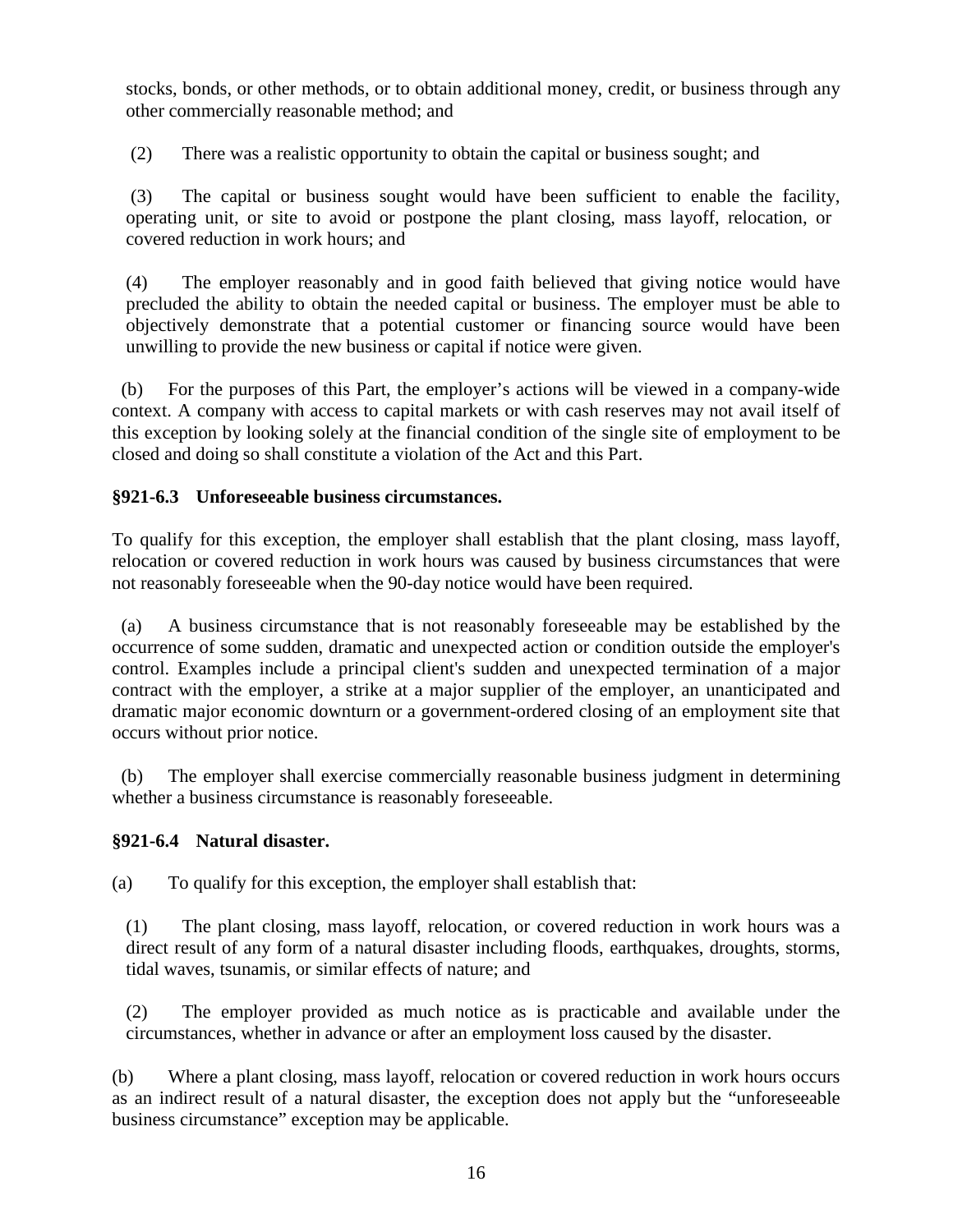## **§921-6.5 Strikes or lockouts.**

 (a)Nothing in this rule shall require an employer to serve written notice when permanently replacing a person who is deemed to be an economic striker under the National Labor Relations Act (29 U.S.C. 151 et seq.). Nothing in this rule shall be deemed to validate or invalidate any judicial or administrative ruling relating to the hiring of permanent replacements for economic strikers under the National Labor Relations Act.

 (b) This exception applies to a strike or lockout that is not intended to evade the requirements of the Act.

## **§921-6.6 Timeliness.**

 If an employer is unable to provide the notice otherwise required by this Part in a timely fashion as a result of circumstances described above, it shall still provide as much notice as is practicable accompanied by a statement of the basis for reducing the notice period.

## **SUBPART 921-7 ENFORCEMENT BY THE COMMISSIONER OF LABOR**

**Sec.**

- **921-7.1 Powers of the Commissioner**
- **921-7.2 Civil penalty**
- **921-7.3 Violation; liability**
- **921-7.4 Administrative review**
- **921-7.5 Appeals**
- **921-7.6 Distribution of back pay**
- **921-7.7 Admissibility of decision or order**

## **§921-7.1 Powers of the Commissioner.**

 (a) In any investigation or proceeding under this Part, the Commissioner has, in addition to all powers granted by law, the authority to examine any information of an employer necessary to determine whether a violation has occurred, including to determine the validity of any defense.

 (b) If an employer proves to the satisfaction of the Commissioner, during the investigation or during the hearing as set forth in Section 921-7.4 below, that the act or omission that violated the Act or this Part was in good faith and that the employer had reasonable grounds for believing that the act or omission was not a violation of the Act, the Commissioner may, in his or her discretion, reduce the amount of penalty and/or reduce the amount of the liability provided for under the Act. In determining the amount of such reduction(s), the Commissioner shall consider: (1) the size of the employer; (2) the hardships imposed on employees by the violation; (3) any efforts by the employer to mitigate the violation; (4) the grounds for the employer's belief that its violation was made in the good faith belief that the failure to provide notice was not a violation of the Act; (5) the employer's good faith cooperation with the Commissioner's request for additional information necessary to his/her enforcement of the Act and this Part; and (6) the truthfulness of the information provided in response to the Commissioner's inquiries.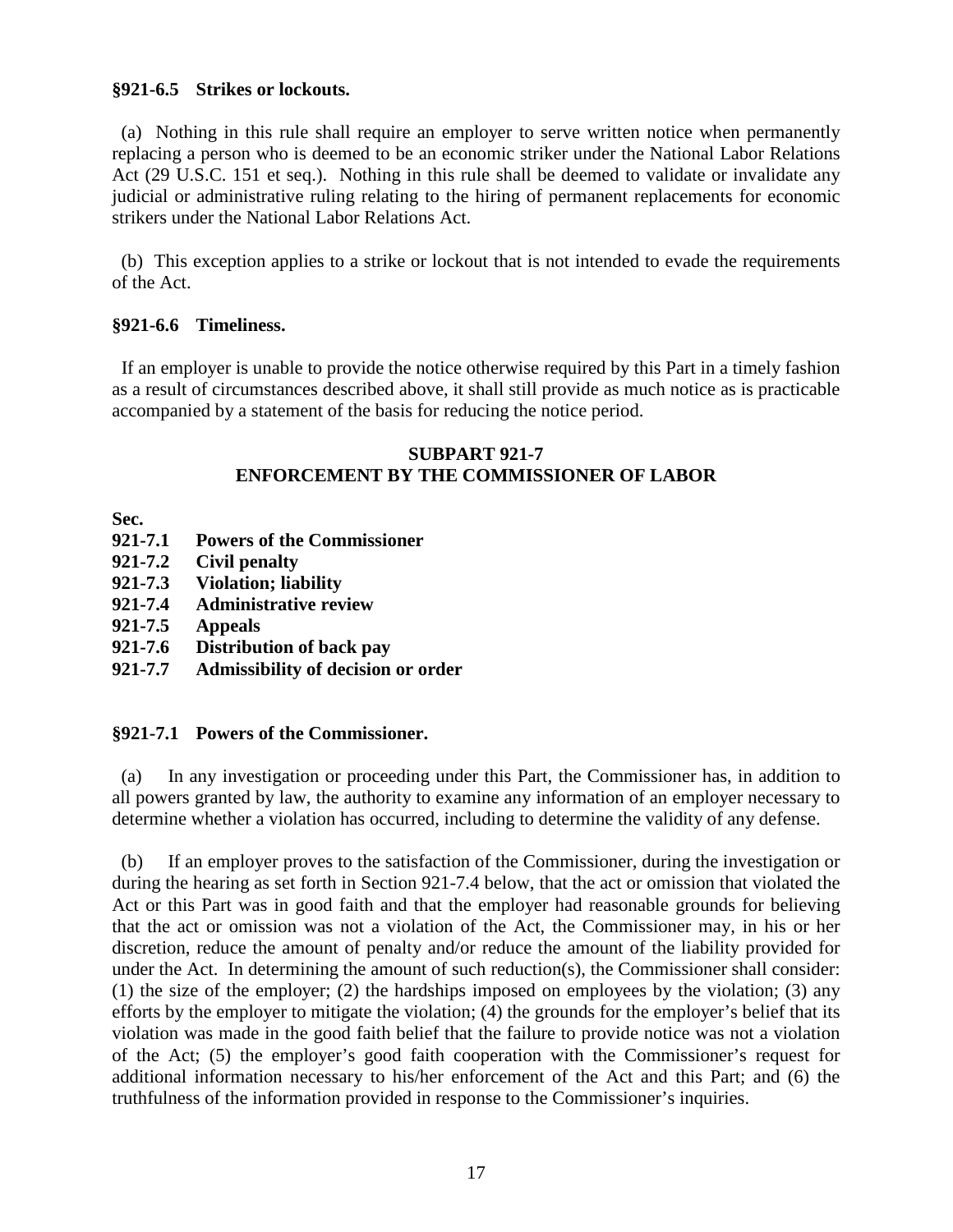(c) The Commissioner shall not have the authority to enjoin a plant closing, relocation, mass layoff, or covered reduction in work hours.

# **§921-7.2 Civil penalty.**

 (a) An employer who fails to give notice as required by the Act and this Part is subject to a civil penalty of not more than five hundred dollars (\$500) for each day of the employer's violation, which shall be imposed in the aggregate and not individually for each affected employee or other party that failed to receive notice. The employer is not subject to a civil penalty under the Act or this Part only if the employer pays each affected employee the total amount for which the employer is liable under the Act and this Part, including back pay and all fringe benefits, within three (3) weeks from the employee's date of layoff, as defined in §921- 1.1(c), due to a plant closing, mass layoff, relocation, or covered reduction of work hours. Paying employees their regular wages and benefits over the period of the violation (that exceeds three weeks) does not exempt the employer from the civil penalty. Employers making such payments shall include with the final payment of wages or through some other form of notice provided at the time such payment is made, the following notice:

"You are hereby notified that, as a result of your employment loss, you may be eligible to receive job retraining, re-employment services, or other assistance with obtaining new employment from the New York State Department of Labor or its workforce partners. You may also be eligible for unemployment insurance benefits after your last day of employment. You can access reemployment information and apply for unemployment insurance benefits on the Department's website, and you may also use the contact information provided on the website or visit one of the Department's local offices to obtain further information and assistance."

 (b) The total amount of penalties for which an employer may be liable under the Act and this Part shall not exceed the maximum amount of penalties for which the employer may be liable under the federal law for the same violation.

 (c) Any penalty amount paid by the employer under federal law that the employer demonstrates to the Commissioner's satisfaction has been paid prior to the issuance of the Commissioner's determination, shall be considered a payment made for the purposes of this rule.

# **§921-7.3 Violation; liability.**

 (a) An employer who fails to give notice to an employee entitled to receive notice under this Part, is liable to each such employee, including part-time employees for:

(1) Back pay at the average regular rate of compensation received by the employee during the three years prior to the date of termination, or the employee's final rate of compensation, whichever is higher. The "average regular rate of compensation" is calculated by dividing the total regular and overtime wages earned by the employee during the three years prior to the date of termination by the number of days worked over the same three year period. The "final rate of compensation" is calculated by dividing the amount received by the employee in his or her last paycheck prior to termination divided by the number of days worked. For calculations involving salary or commission employees, the number of days worked is the number of days the employee was in active employment status.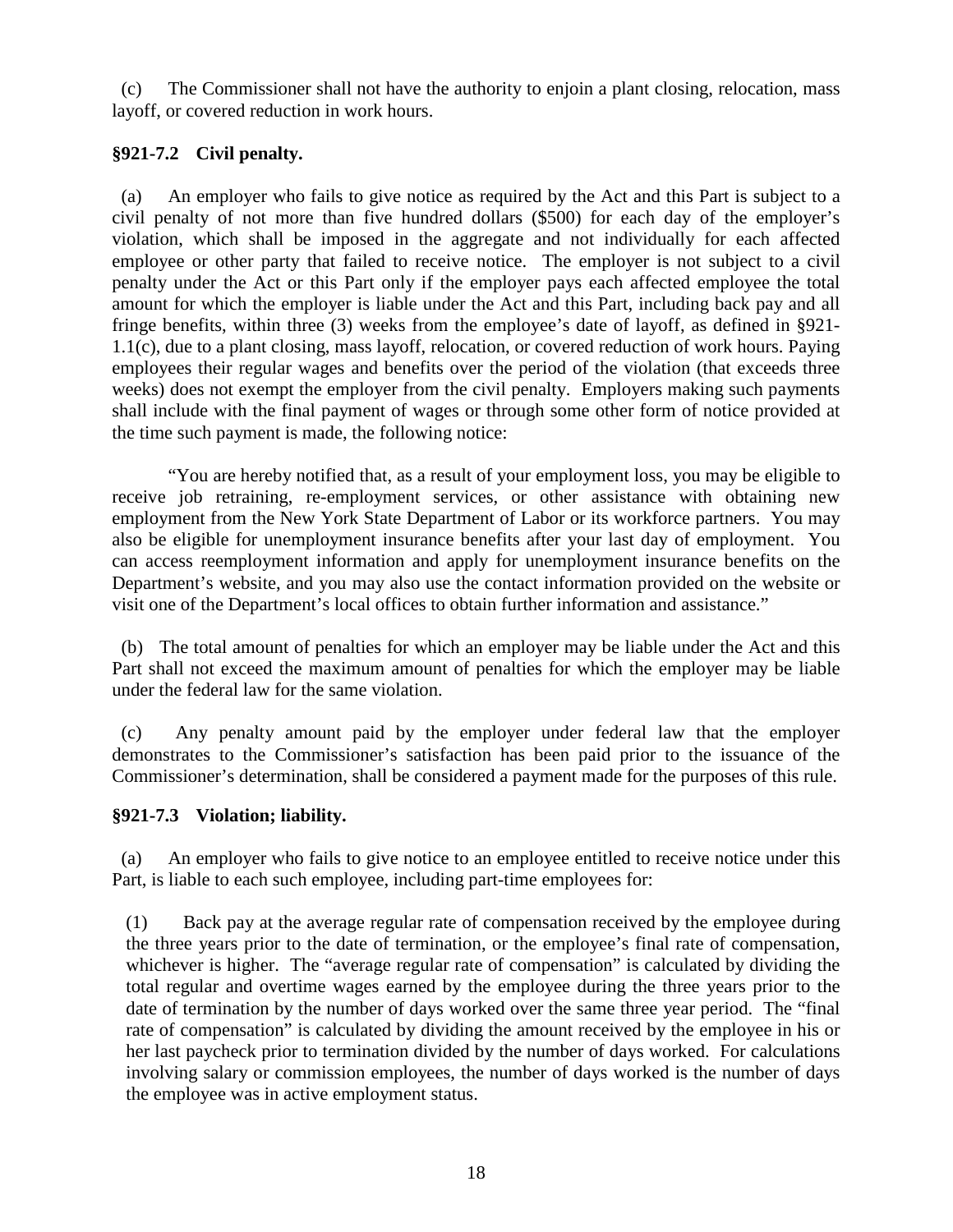(2) In the case of an employee who became an employee of his/her current employer through a merger or consolidation of his/her former employer with/into his/her current employer, such employee's history of wage and benefit payments from his/her prior employer shall be treated as if such wages and benefits were earned with his/her current employer for purposes of making any calculations that are required under this Part, including the payment of back wages and benefits due.

(3) The value of the cost of any benefits to which the employee would have been entitled had his or her employment not been lost, including the cost of any medical expenses incurred by the employee that would have been covered under an employee benefit plan. Benefits that the Commissioner will consider shall include, but not be limited to: health benefits, private disability coverage, life insurance, employer paid retirement contributions, and vacation leave.

 (b) Back pay and other liability under the Act is calculated for the period of the employer's violation, up to a maximum of 60 days, or one-half the number of days that the employee was employed by the employer, whichever period is smaller.

 (c) The amount of an employer's liability, under this section, shall be reduced by the following:

(1) Any wages, except vacation moneys accrued before the period of the employer's violation, paid by the employer to the employee during the period of the employer's violation. Wages are obtained using the same calculation in paragraph (a)(1) of this section.

(2) Any voluntary and unconditional payments made by the employer to the employee that were not required to satisfy any legal obligations and that the employer can demonstrate were made prior to the issuance of the Commissioner's final determination. Such payments shall be made by check or through a previously agreed upon direct deposit arrangement. Severance packages or other payments required pursuant to employee contracts, collective bargaining agreements, through other legal obligations, or under law shall not be credited against liability under this section. Promises to make future payments shall not be credited against liability under this section.

(3) Any payments by the employer to a third party trustee, such as premiums for health benefits or payments to a defined contribution plan, on behalf of and attributable to the employee for the period of the violation.

(4) Any liability paid by the employer under any applicable federal law governing notification of mass layoffs, plant closings, relocations, or covered reductions in work hours.

(5) In an administrative proceeding by the Commissioner, any liability paid by the employer prior to the Commissioner's determination as the result of a private action brought under this Act.

(6) In a private action brought under this Act, any liability paid by the employer in an administrative proceeding by the Commissioner prior to the adjudication of such private action.

 (d) Any liability incurred by an employer under paragraph (a) of this section with respect to a defined benefit pension plan may be reduced by crediting the employee with service for all purposes under such a plan for the period of the violation.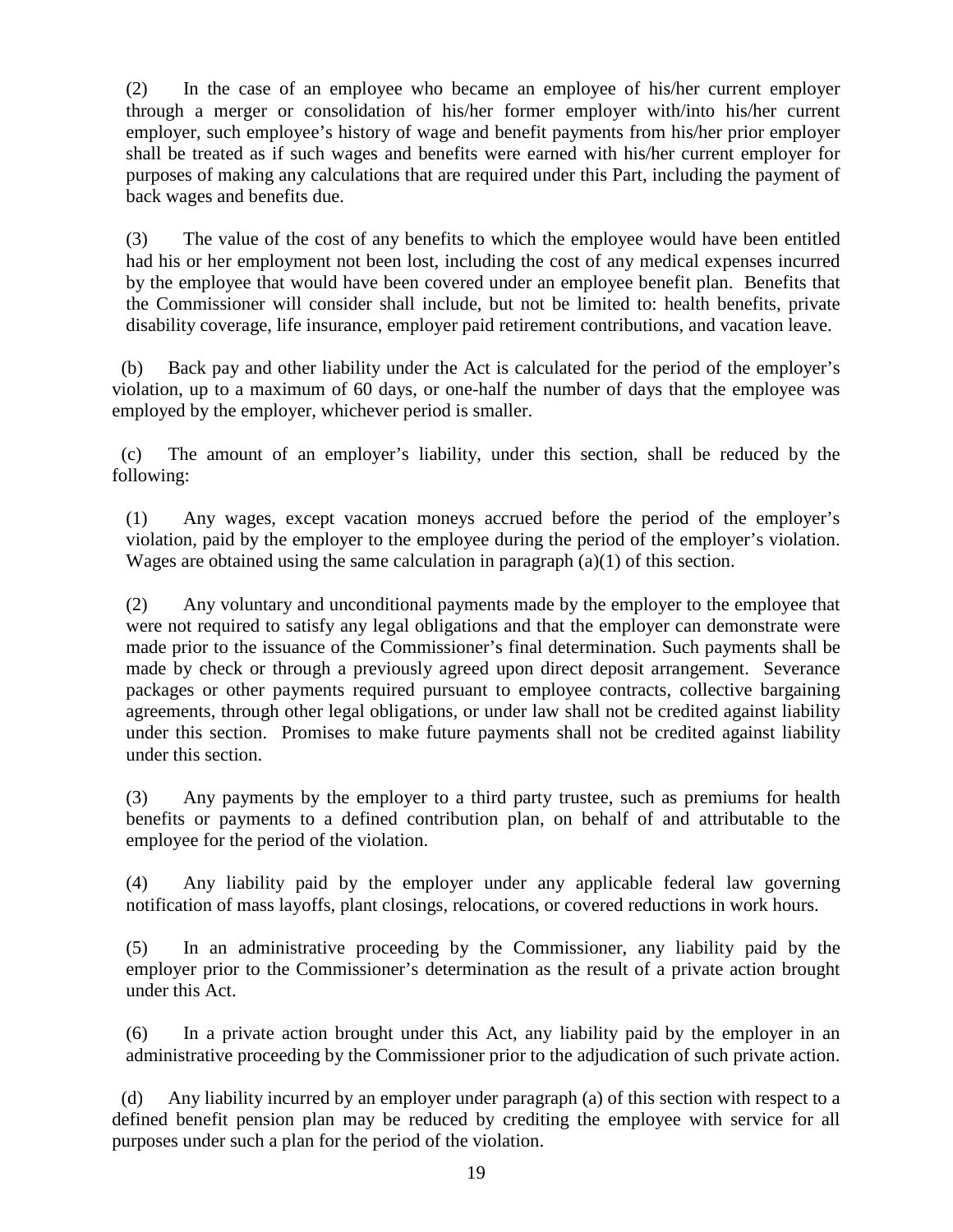(e) The period of the violation, for which the employer is liable to each employee, begins on the date of the employee's employment loss and continues up to 90 days after the date the employee received notice. Where the employer failed to provide notice, the period of the violation is 90 days. Where the employer claims exemption from the notice requirements under one of the exceptions provided for in the Act, the Commissioner will consider all information obtained during the investigation and determine when it would have been practicable for the employer to provide notice, if at all.

 (f) A WARN Act violation may be shared with other public entities making fitness, responsible contractor, or due diligence inquiries.

# **§921-7.4 Administrative review.**

 (a) Should the Commissioner identify any violations of the WARN Act or this Part, he or she shall notify the employer of such violations and the amounts due for wages, benefits, and/or penalties associated with such violations. Such violations may, in the Commissioner's discretion, be set forth in the first instance in either a Notice of Violation or a Notice of Violation accompanied by a Notice of Hearing. In no event shall the Commissioner issue an order or determination addressing such violations without having first held a hearing in the matter, except in those cases in which the employer has waived its right to such hearing pursuant to a settlement upon terms acceptable to the Commissioner

 (b) Hearings. Administrative hearings for a violation of the State WARN Act shall be conducted by an employee of the Department of Labor designated by the Commissioner to be the hearing officer, who shall not be bound by statutory rules of evidence or by technical or formal rules of procedure. The procedure found in 12 NYCRR Part 701, Procedural Rules for Hearings, shall be the sole and exclusive procedure for the conduct of such hearings, notwithstanding any other provision of law. The hearing officer, as soon after the conclusion of the hearing as possible, on the basis of the record made in the proceeding, shall submit his or her report and recommendation to the Commissioner, who shall promptly thereafter issue his or her order and determination.

 (c) Determination and Order of the Commissioner. If the Commissioner shall determine that an employer has violated any of the requirements of the Act or this Part, the Commissioner shall issue an order which shall include any penalties assessed by the Commissioner and file a notice of entry thereof in the office of the Commissioner.

# **§921-7.5 Appeals.**

 Within thirty (30) days of the filing of a notice of entry of the order in the office of the Commissioner, any party aggrieved thereby may commence a proceeding for the review thereof pursuant to article 78 of the Civil Practice Law and Rules. Such proceeding shall be commenced directly in the Appellate Division of the Supreme Court. If such order is not reviewed, or is so reviewed and the final judicial decision is in favor of the Commissioner, the Commissioner may file with the county clerk of the county where the employer resides or has a place of business the order of the Commissioner containing the amount found to be due. The filing of such orders shall have the full force and effect of a judgment duly docketed in the office of such clerk. The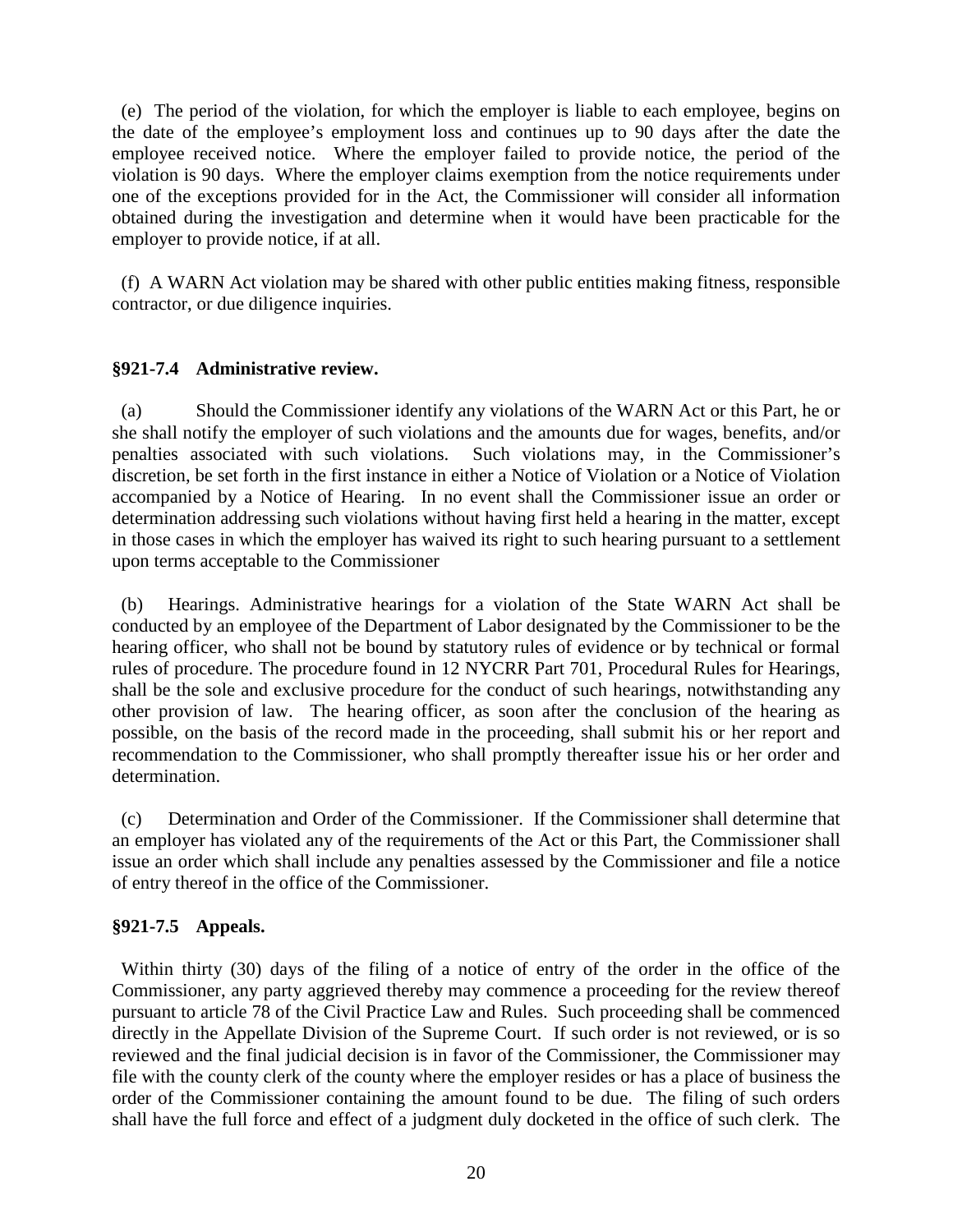order may be enforced by and in the name of the Commissioner in the same manner, and with like effect, as the prescribed by the CPLR for the enforcement of a money judgment.

## **§921-7.6 Distribution of back pay.**

The Commissioner shall distribute to all employees entitled to notice under the Act and this Part any back pay and the value of any benefits recovered from an employer who did not provide such notice.

## **§921-7.7 Admissibility of decision or order.**

 No decision or order issued pursuant to this Act shall be admissible or used in evidence in any subsequent court proceeding except in an action by the Commissioner or the employer to implement, enforce or challenge a determination made by the Commissioner pursuant to this Act.

## **SUBPART 921-8 CONFIDENTIALITY OF INFORMATION OBTAINED BY THE COMMISSIONER OF LABOR**

## **§921-8.1 Confidentiality of information obtained by the Commissioner of Labor.**

 (a) Except as otherwise provided in this subpart information obtained by the Commissioner through the administration of the Act from an employer and which is not otherwise obtainable by the Commissioner under the Labor Law or rules or regulations promulgated thereunder shall

- (1) be confidential; and
- (2) not be published or open to public inspection.

 (b) Prior to public disclosure of any information otherwise deemed confidential pursuant to this subpart in connection with any court action or proceeding, the employer shall be given a reasonable opportunity to make application to the court to protect the information's confidentiality.

 (c) Names and addresses of employees provided to the Commissioner pursuant to Labor Law section 860-b and 12 NYCRR 921-2 shall remain confidential.

 (d) Notwithstanding the provisions set forth in paragraphs (a) and (c) of this subpart, information obtained by the Commissioner from the WARN notice required by the Act or this Part shall not be considered confidential.

## **SUBPART 921-9 PRESERVATION OF OTHER RIGHTS AND REMEDIES**

## **§921-9.1 Other Rights.**